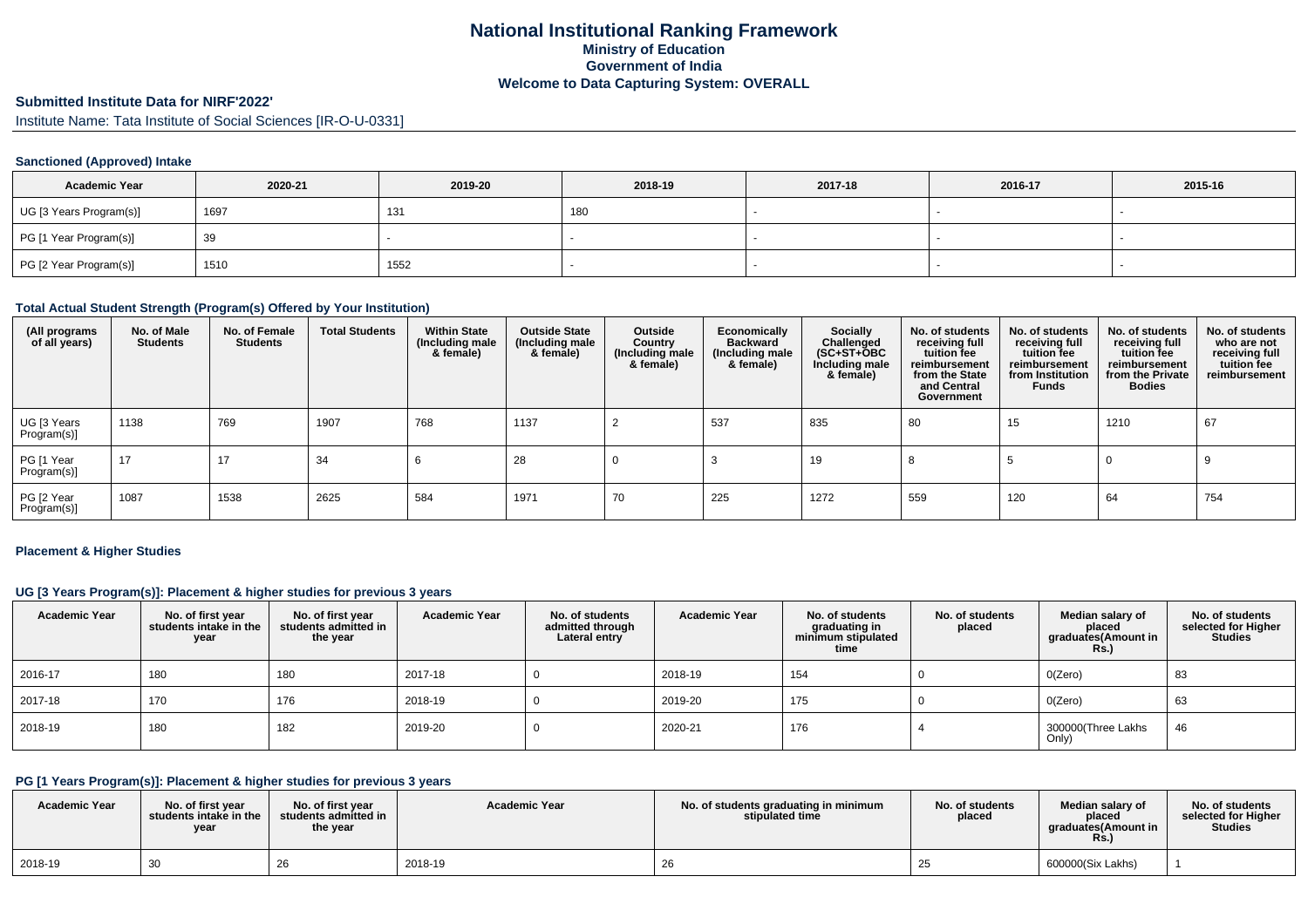| 2019-20 | 39 |              | 2019-20 | نٽ      | ັບເ        | 480000(Four Lakhs<br>Eighty Thousand Only)          |  |
|---------|----|--------------|---------|---------|------------|-----------------------------------------------------|--|
| 2020-21 | 39 | $\sim$<br>~ت | 2020-21 | $\cdot$ | -30<br>ັບເ | 325000(Three Lakhs<br>Twenty Five Thousand<br>Only) |  |

# **PG [2 Years Program(s)]: Placement & higher studies for previous 3 years**

| <b>Academic Year</b> | No. of first year<br>students intake in the<br>year | No. of first vear<br>students admitted in<br>the year | <b>Academic Year</b> | No. of students graduating in minimum<br>stipulated time | No. of students<br>placed | Median salary of<br>placed<br>graduates(Amount in<br>Rs.) | No. of students<br>selected for Higher<br><b>Studies</b> |
|----------------------|-----------------------------------------------------|-------------------------------------------------------|----------------------|----------------------------------------------------------|---------------------------|-----------------------------------------------------------|----------------------------------------------------------|
| 2017-18              | 1300                                                | 1202                                                  | 2018-19              | 1143                                                     | 749                       | 600000(Six Lakhs)                                         | 54                                                       |
| 2018-19              | 1306                                                | 1363                                                  | 2019-20              | 1350                                                     | 524                       | 480000(Four Lakhs<br>Eighty Thousand)                     | 44                                                       |
| 2019-20              | 1552                                                | 1366                                                  | 2020-21              | 1272                                                     | 840                       | 500000(Five Lakhs<br>Only)                                | 123                                                      |

### **Ph.D Student Details**

| Ph.D (Student pursuing doctoral program till 2020-21 Students admitted in the academic year 2020-21 should not be entered here.) |                                                      |                                                                                                                                  |              |  |  |  |
|----------------------------------------------------------------------------------------------------------------------------------|------------------------------------------------------|----------------------------------------------------------------------------------------------------------------------------------|--------------|--|--|--|
|                                                                                                                                  |                                                      | <b>Total Students</b>                                                                                                            |              |  |  |  |
| Full Time                                                                                                                        |                                                      | 440                                                                                                                              |              |  |  |  |
| Part Time                                                                                                                        |                                                      | 386                                                                                                                              |              |  |  |  |
| No. of Ph.D students graduated (including Integrated Ph.D)                                                                       |                                                      |                                                                                                                                  |              |  |  |  |
|                                                                                                                                  | 2020-21                                              | 2019-20                                                                                                                          | 2018-19      |  |  |  |
| Full Time                                                                                                                        | 98                                                   | 139                                                                                                                              | 176          |  |  |  |
| Part Time                                                                                                                        | 35                                                   | 36                                                                                                                               |              |  |  |  |
|                                                                                                                                  |                                                      | PG (Student pursuing MD/MS/DNB program till 2020-21 Students admitted in the academic year 2021 - 22 should not be entered here) |              |  |  |  |
|                                                                                                                                  | Number of students pursuing PG (MD/MS/DNB) program   |                                                                                                                                  | $\mathbf{0}$ |  |  |  |
|                                                                                                                                  | No. of students Graduating in PG (MD/MS/DNB) program |                                                                                                                                  |              |  |  |  |
| 2020-21<br>2019-20<br>2018-19                                                                                                    |                                                      |                                                                                                                                  |              |  |  |  |
| 0                                                                                                                                | 0                                                    |                                                                                                                                  |              |  |  |  |

**Online Education**

| 1. Does all programs/courses were completed on time.                | Yes                                                                                                                                                                                                                                                                                                                                                                                                                                                                                                                                                                                                                                                                                                                                                                                                                                                                                                                                                                                                                                                                                                                                                                                                                                                                        |
|---------------------------------------------------------------------|----------------------------------------------------------------------------------------------------------------------------------------------------------------------------------------------------------------------------------------------------------------------------------------------------------------------------------------------------------------------------------------------------------------------------------------------------------------------------------------------------------------------------------------------------------------------------------------------------------------------------------------------------------------------------------------------------------------------------------------------------------------------------------------------------------------------------------------------------------------------------------------------------------------------------------------------------------------------------------------------------------------------------------------------------------------------------------------------------------------------------------------------------------------------------------------------------------------------------------------------------------------------------|
| 2. Measures taken to complete the syllabus of courses and programs. | A large number of the course participants are working professionals and some were actively engaged in Covid19 responses in the<br>field and hence had to adjust the course delivery and assessments accordingly. The course beginning was delayed by 7 - 10 days<br>and subsequently the course completion date too was extended by 2 -3 weeks. WhatsApp / Telegram groups were created for<br>quick communications with the students / participants. Counselling sessions (online classes) for the teachers during the course<br>duration and reached out in person (through phone calls and mails) to resolve doubts and queries.<br>A large number of the course participants are working professionals and some were actively engaged in Covid19 responses in the<br>field and hence had to adjust the course delivery and assessments accordingly. The course beginning was delayed by 7 - 10 days<br>and subsequently the course completion date too was extended by 2 -3 weeks. WhatsApp / Telegram groups were created for<br>quick communications with the students / participants. Counselling sessions (online classes) for the teachers during the course<br>duration and reached out in person (through phone calls and mails) to resolve doubts and queries. |
| 3. The period of delay in completion of syllabus (in months).       |                                                                                                                                                                                                                                                                                                                                                                                                                                                                                                                                                                                                                                                                                                                                                                                                                                                                                                                                                                                                                                                                                                                                                                                                                                                                            |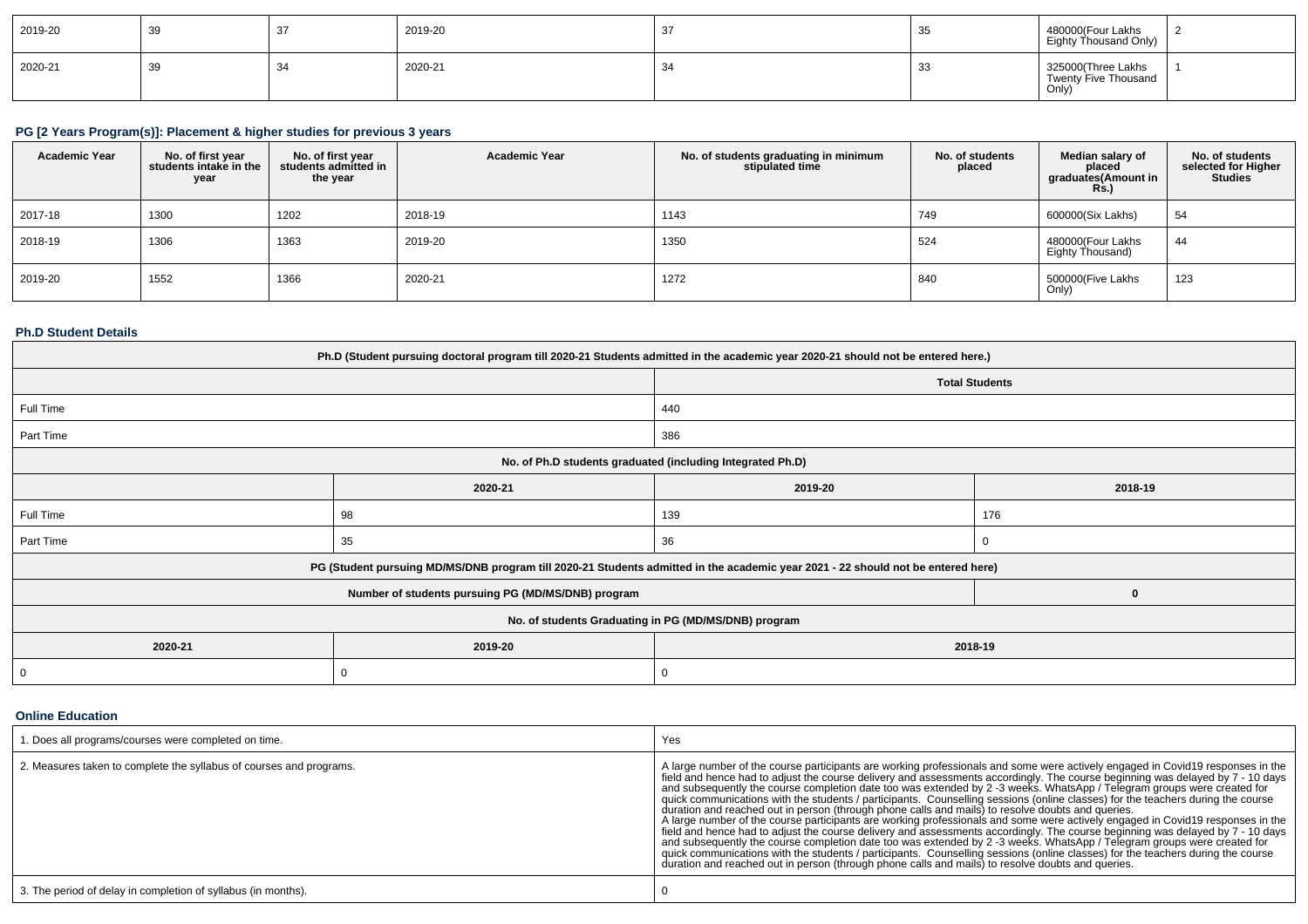| 4. The period of delay in conducting exams (in months).                                              |                                                                                       |                                                                                |                                                |  |  |
|------------------------------------------------------------------------------------------------------|---------------------------------------------------------------------------------------|--------------------------------------------------------------------------------|------------------------------------------------|--|--|
| <b>Portal Name</b>                                                                                   | No, of students offered online courses which have credit<br>transferred to transcript | Total no. of online courses which have credit transferred<br>to the transcript | Total no. of credits transferred to transcript |  |  |
| Swayam                                                                                               |                                                                                       |                                                                                |                                                |  |  |
| http://ifrc.tiss.edu/ IFRC-TISS Programme in Disaster<br>Management - Cohort 15                      | 12                                                                                    |                                                                                | 22                                             |  |  |
| http://ifrc.tiss.edu/ IFRC-TISS Programme in Disaster<br>Management - Cohort 16                      | 21                                                                                    |                                                                                | 22                                             |  |  |
| http://ifrc.tiss.edu/ IFRC-TISS Programme in Disaster<br>Management - Cohort 17                      | 43                                                                                    |                                                                                | 22                                             |  |  |
| https://cpd.tiss.edu/rtict/ Reflective Teaching with Information<br>Communication Technology (RTICT) | 720                                                                                   |                                                                                | 18                                             |  |  |
| https://cpd.tiss.edu/rtict/ Contemporary Education Perspectives<br>and Research (CEPR)               | 64                                                                                    |                                                                                | 12                                             |  |  |
| 5. No. of courses developed and available online on Swayam platform by your institution faculty      |                                                                                       |                                                                                |                                                |  |  |

## **Financial Resources: Utilised Amount for the Capital expenditure for previous 3 years**

| <b>Academic Year</b>                                                                            | 2020-21                                                                              | 2019-20                                                                                              | 2018-19                                                                                              |
|-------------------------------------------------------------------------------------------------|--------------------------------------------------------------------------------------|------------------------------------------------------------------------------------------------------|------------------------------------------------------------------------------------------------------|
|                                                                                                 | <b>Utilised Amount</b>                                                               | <b>Utilised Amount</b>                                                                               | <b>Utilised Amount</b>                                                                               |
|                                                                                                 |                                                                                      | Annual Capital Expenditure on Academic Activities and Resources (excluding expenditure on buildings) |                                                                                                      |
| Library                                                                                         | 10250449 (One Crore Two Lakhs Fifty Thousand Four<br>Hundred and Forty Nine Only)    | 4254416 (Forty Two Lakhs Five Four Thousand Four Hundred<br>and Sixteen Only)                        | 9305359 (Ninety Three Lakhs Five Thousand Three Hundred<br>and Fifty Nine Only)                      |
| New Equipment for Laboratories                                                                  | 20228930 (Two Crore Two Lakhs Twenty Eight Thousand Nine<br>Hundred and Thirty Only) | 76562292 (Seven Crores Sixty Five Lakhs Sixty Two Thousand<br>Two Hundred and Ninety Two Only)       | 13897393 (One Crore Thirty Eight Lakhs Ninety Seven<br>Thousand Three Hundred and Ninety Three Only) |
| <b>Engineering Workshops</b>                                                                    | 0 (Zero)                                                                             | 0 (Zero)                                                                                             | 0 (Zero)                                                                                             |
| Other expenditure on creation of Capital Assets (excluding<br>expenditure on Land and Building) | 10281413 (One Crore Two Lakhs Eighty One Thousand Four<br>Hundred and Thirteen Only) | 9006401 (Ninety Lakhs Six Thousand Four Hundred and One<br>Only)                                     | <sup>1</sup> 4731988 (Forty Seven Lakhs Thirty One Thousand Nine<br>Hundred Eighty Eight Only)       |

#### **Financial Resources: Utilised Amount for the Operational expenditure for previous 3 years**

| <b>Academic Year</b>                                                                                                                                                                            | 2020-21                                                                                                | 2019-20                                                                                                      | 2018-19                                                                                           |  |  |  |  |
|-------------------------------------------------------------------------------------------------------------------------------------------------------------------------------------------------|--------------------------------------------------------------------------------------------------------|--------------------------------------------------------------------------------------------------------------|---------------------------------------------------------------------------------------------------|--|--|--|--|
|                                                                                                                                                                                                 | <b>Utilised Amount</b>                                                                                 | <b>Utilised Amount</b>                                                                                       | <b>Utilised Amount</b>                                                                            |  |  |  |  |
| <b>Annual Operational Expenditure</b>                                                                                                                                                           |                                                                                                        |                                                                                                              |                                                                                                   |  |  |  |  |
| Salaries (Teaching and Non Teaching staff)                                                                                                                                                      | 1173160088 (One Hundred and Seventeen Crores Thirty One<br>Lakhs Sixty Thousand and Eighty Eight Only) | 1155753078 (One Hundred and Fifteen Crores Fifty Seven<br>Lakhs Fifty Three Thousand and Seventy Eight Only) | 1060709602 (One Hundred and Six Crores Seven Lakhs Nine<br>Thousand Six Hundred and Two Only)     |  |  |  |  |
| Maintenance of Academic Infrastructure or consumables and<br>other running expenditures (excluding maintenance of hostels<br>and allied services, rent of the building, depreciation cost, etc) | 470479488 (Forty Seven Crores Four Lakhs Seventy Nine<br>Thousand Four Hundred and Eighty Eight Only)  | 279979131 (Twenty Seven Crores Nine Lakhs Seventy Nine<br>Thousand One Hundred and Thirty One Only)          | 261010224 (Twenty Six Crores Ten Lakhs Ten Thousand Two<br>Hundred and Twenty Four Only)          |  |  |  |  |
| Seminars/Conferences/Workshops                                                                                                                                                                  | 18333628 (One Crore Eighty Three Lakhs Thirty Three<br>Thousand Six Hundred and Twenty Eight Only)     | 47023679 (Four Crores Seventy Lakhs Twenty Three<br>Thousand Six Hundred and Seventy Nine Only)              | 26768357 (Two Crore Sixty Seven Lakhs Sixty Eight Thousand<br>Three Hundred and Fifty Seven Only) |  |  |  |  |

**IPR**

| Calendar year |      |      | 2018 |
|---------------|------|------|------|
| .             | 2020 | 2019 |      |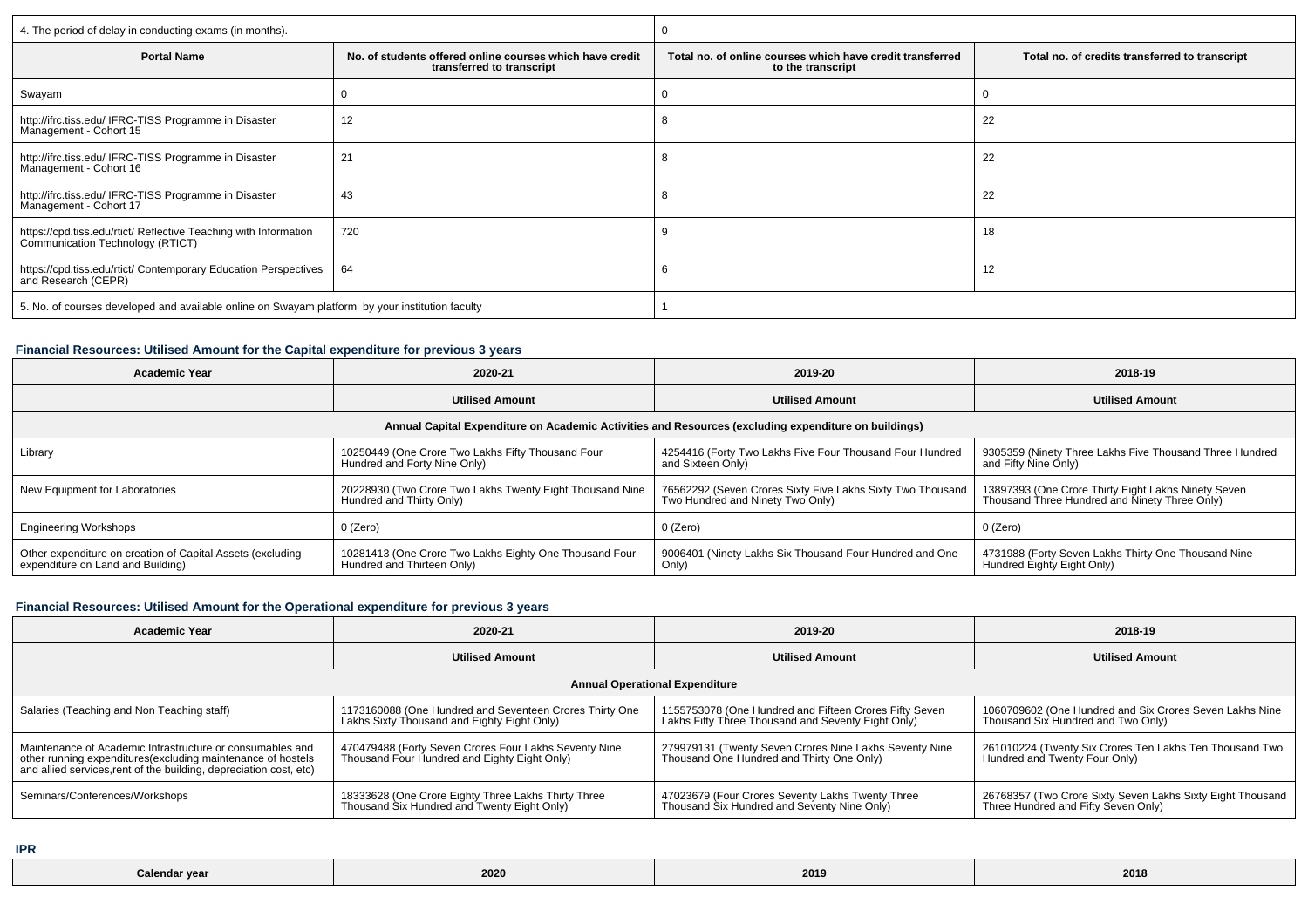| No. of Patents Published |  |  |
|--------------------------|--|--|
| No. of Patents Granted   |  |  |

### **Sponsored Research Details**

| <b>Financial Year</b>                    | 2020-21                                                                       | 2019-20                                                               | 2018-19                                                                                |
|------------------------------------------|-------------------------------------------------------------------------------|-----------------------------------------------------------------------|----------------------------------------------------------------------------------------|
| Total no. of Sponsored Projects          | 388                                                                           | 355                                                                   | 535                                                                                    |
| Total no. of Funding Agencies            | 215                                                                           | 208                                                                   | 268                                                                                    |
| Total Amount Received (Amount in Rupees) | 293380071                                                                     | 504087032                                                             | 492071644                                                                              |
| Amount Received in Words                 | Twenty Nine Crores Thirty Three Lakhs Eighty Thousand and<br>Seventy One Only | Fifty Crores Forty Lakhs Eighty Seven Thousand and Thirty<br>Two Only | Forty Nine Crores Twenty lakhs Seventy One Thousand Six<br>Hundred and Forty Four Only |

## **Consultancy Project Details**

| <b>Financial Year</b>                    | 2020-21                                                                              | 2019-20                                                       | 2018-19                                                                       |
|------------------------------------------|--------------------------------------------------------------------------------------|---------------------------------------------------------------|-------------------------------------------------------------------------------|
| Total no. of Consultancy Projects        | 290                                                                                  | -93                                                           | 98                                                                            |
| Total no. of Client Organizations        | 169                                                                                  | 67                                                            |                                                                               |
| Total Amount Received (Amount in Rupees) | 95454521                                                                             | 28020800                                                      | 20737218                                                                      |
| Amount Received in Words                 | Nine Crores Fifty Four Lakhs Fifty Four Thousand Five<br>Hundred and Twenty One Only | Two Crores Eighty Lakhs Twenty Thousand Eight Hundred<br>Only | Two Crores Seven Lakhs Thirty Seven Thousand Two<br>Hundred and Eighteen Only |

## **Executive Development Program/Management Development Programs**

| <b>Financial Year</b>                                                             | 2020-21                                                                          | 2019-20                                                                | 2018-19                                                                           |
|-----------------------------------------------------------------------------------|----------------------------------------------------------------------------------|------------------------------------------------------------------------|-----------------------------------------------------------------------------------|
| Total no. of Executive Development Programs/ Management<br>Development Programs   | -29                                                                              | .                                                                      |                                                                                   |
| Total no. of Participants                                                         | 527                                                                              | 350                                                                    | 248                                                                               |
| Total Annual Earnings (Amount in Rupees)(Excluding Lodging<br>& Boarding Charges) | 63071842                                                                         | 32895060                                                               | 33699212                                                                          |
| Total Annual Earnings in Words                                                    | Six Crores Thirty Lakhs Seventy One Thousand Eight Hundred<br>and Forty Two Only | Three Crores Twenty Eight Lakhs Ninety Five Thousand and<br>Sixty Only | Three Crores Thirty Six Lakhs Ninety Nine Thousand Two<br>Hundred and Twelve Only |

## **PCS Facilities: Facilities of physically challenged students**

| 1. Do your institution buildings have Lifts/Ramps?                                                                                                         | Yes, more than 80% of the buildings |
|------------------------------------------------------------------------------------------------------------------------------------------------------------|-------------------------------------|
| 2. Do your institution have provision for walking aids, including wheelchairs and transportation from one building to another for<br>handicapped students? | Yes                                 |
| 3. Do your institution buildings have specially designed toilets for handicapped students?                                                                 | Yes, more than 80% of the buildings |

#### **Accreditation**

#### **NBA Accreditation**

| 1. Does your institute have a valid NBA Accreditation? | NO |
|--------------------------------------------------------|----|
|                                                        |    |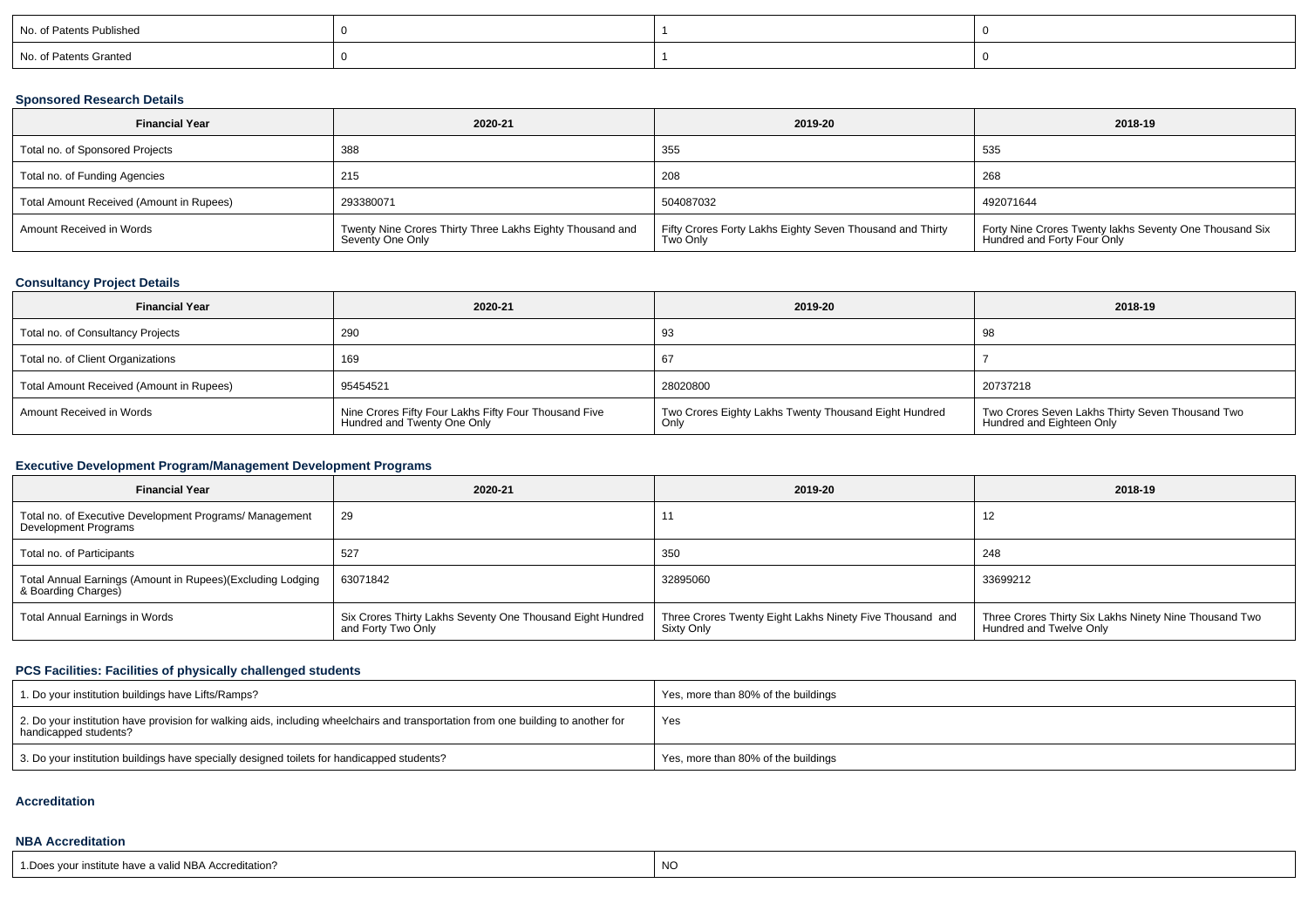#### **NAAC Accreditation**

| 1. Does your institute have a valid NAAC Accreditation? |            | <b>YES</b> |             |  |
|---------------------------------------------------------|------------|------------|-------------|--|
| Valid from                                              |            | Valid upto | <b>CGPA</b> |  |
| 19-02-2016                                              | 18-02-2023 |            | 3.89        |  |

## **Faculty Details**

| Srno            | Name                            | Age | Designation         | Gender | Qualification       | <b>Experience (In</b><br>Months) | <b>Currently working</b><br>with institution? | <b>Joining Date</b> | <b>Leaving Date</b>      | <b>Association type</b> |
|-----------------|---------------------------------|-----|---------------------|--------|---------------------|----------------------------------|-----------------------------------------------|---------------------|--------------------------|-------------------------|
| $\overline{1}$  | Shamin Padalkar                 | 40  | Assistant Professor | Female | Ph.D                | 94                               | Yes                                           | 01-10-2015          | $\overline{\phantom{a}}$ | Adhoc / Contractual     |
| $\overline{2}$  | Sanjeev Chandorkar              | 63  | Associate Professor | Male   | B.E                 | 510                              | Yes                                           | 07-10-2008          | $\mathbf{u}$             | Adhoc / Contractual     |
| 3               | Bindu Thirumalai                | 50  | Assistant Professor | Female | M. Phil             | 294                              | Yes                                           | 01-02-2015          | $\mathbf{u}$             | Adhoc / Contractual     |
| $\overline{4}$  | Anand Vishnu O V                | 31  | Other               | Male   | M.E.                | 83                               | Yes                                           | 01-11-2021          | $\sim$                   | Visiting                |
| $5\phantom{.0}$ | Dave Digish                     | 47  | Other               | Male   | <b>MBA</b>          | 264                              | Yes                                           | 01-11-2021          | $\overline{\phantom{a}}$ | Visiting                |
| 6               | Kumar Vinod                     | 48  | Other               | Male   | <b>MBA</b>          | 304                              | Yes                                           | 01-11-2021          | $\overline{\phantom{a}}$ | Visiting                |
| $\overline{7}$  | Roshni M Vandana                | 38  | Other               | Female | Ph.D                | 62                               | Yes                                           | 22-12-2021          | $\overline{\phantom{a}}$ | Visiting                |
| 8               | Goel Daisy                      | 46  | Other               | Female | <b>MBA</b>          | 240                              | Yes                                           | 01-11-2021          | $\overline{\phantom{a}}$ | Visiting                |
| 9               | Pathak Parth                    | 42  | Other               | Male   | <b>MBA</b>          | 216                              | Yes                                           | 01-11-2021          | $\sim$                   | Visiting                |
| 10              | Sarana Shinjini                 | 56  | Other               | Female | Ph.D                | 360                              | Yes                                           | 01-11-2021          | $\overline{\phantom{a}}$ | Visiting                |
| 11              | V P Sona                        | 36  | Other               | Female | M.Tech              | 78                               | Yes                                           | 01-11-2021          | $\overline{\phantom{a}}$ | Visiting                |
| 12              | Gandhi Gajanand                 | 43  | Other               | Male   | <b>MBA</b>          | 240                              | Yes                                           | 01-11-2021          | $\overline{\phantom{a}}$ | Visiting                |
| 13              | Rintu Resmi                     | 40  | Other               | Female | M.A                 | 64                               | Yes                                           | 01-11-2021          | $\overline{\phantom{a}}$ | Visiting                |
| 14              | Shaikh Sufiya<br>Akhlaque Ahmed | 29  | Other               | Female | M.E.                | 76                               | Yes                                           | 01-11-2021          | $\mathbf{u}$             | Visiting                |
| 15              | <b>Tupe Chetan</b>              | 46  | Other               | Male   | <b>MMM</b>          | 228                              | Yes                                           | 01-11-2021          | $\overline{\phantom{a}}$ | Visiting                |
| 16              | Varghese Vergeena               | 27  | Other               | Female | Master of Optometry | 24                               | Yes                                           | 01-11-2021          | $\overline{\phantom{a}}$ | Visiting                |
| 17              | Dalal Praveen                   | 39  | Other               | Female | M. Phil             | 66                               | Yes                                           | 01-11-2021          | $\overline{\phantom{a}}$ | Visiting                |
| 18              | Idnani Rajesh                   | 47  | Other               | Male   | <b>MBA</b>          | 156                              | Yes                                           | 01-11-2021          | $\sim$                   | Visiting                |
| 19              | Murari Vijaya                   | 37  | Other               | Female | M.A                 | 72                               | Yes                                           | 01-11-2021          | $\mathbf{u}$             | Visiting                |
| 20              | <b>Thukral Sumita Rani</b>      | 45  | Other               | Female | M.Sc.               | 258                              | Yes                                           | 01-11-2021          | $\sim$                   | Visiting                |
| 21              | <b>Bhasin Renu</b>              | 38  | Other               | Female | M. Phil             | 123                              | Yes                                           | 01-11-2021          | $\overline{\phantom{a}}$ | Visiting                |
| 22              | Kumar Deepak                    | 31  | Other               | Male   | <b>MCA</b>          | 85                               | Yes                                           | 01-11-2021          | $\overline{\phantom{a}}$ | Visiting                |
| 23              | Majumdar Suparna                | 51  | Other               | Female | <b>MBA</b>          | 288                              | Yes                                           | 01-11-2021          | $\overline{\phantom{a}}$ | Visiting                |
| 24              | Vaity Bipin Prakash             | 42  | Other               | Male   | <b>MCA</b>          | 232                              | Yes                                           | 01-11-2021          | $\sim$                   | Visiting                |
| 25              | Iyer Sathyanarayan              | 44  | Other               | Male   | <b>MBA</b>          | 228                              | Yes                                           | 01-11-2021          |                          | Visiting                |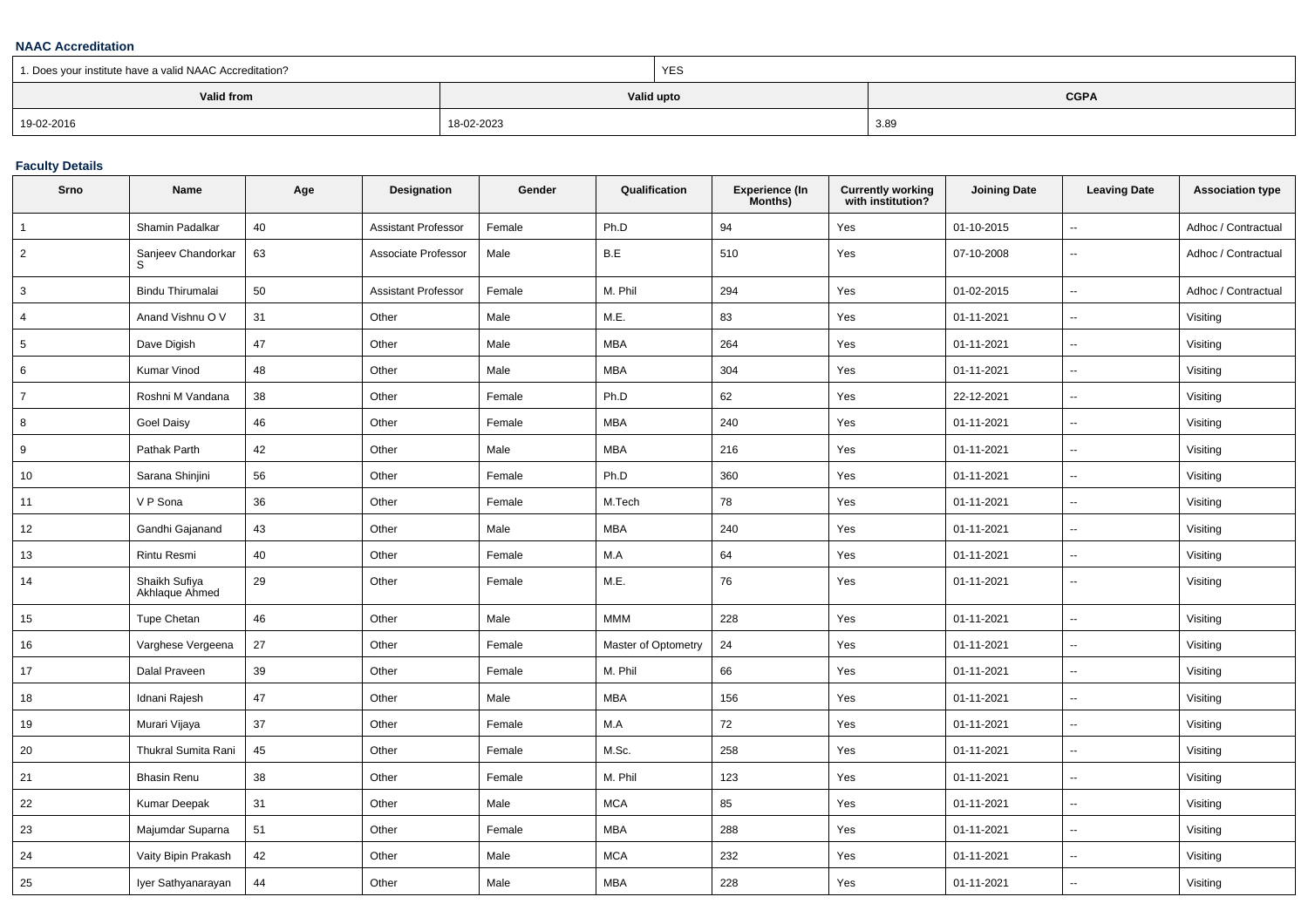| 26 | Kumar Alok                           | 36 | Other | Male   | Ph.D                       | 58  | Yes | 01-11-2021 | $\overline{\phantom{a}}$ | Visiting |
|----|--------------------------------------|----|-------|--------|----------------------------|-----|-----|------------|--------------------------|----------|
| 27 | Shirodkar Shilpa<br>Rajendra         | 38 | Other | Female | M.A.(Political<br>Science) | 167 | Yes | 01-11-2021 | --                       | Visiting |
| 28 | Varma Shilpa Amar                    | 52 | Other | Female | Ph.D                       | 276 | Yes | 01-11-2021 | --                       | Visiting |
| 29 | Barshikar Leena                      | 42 | Other | Female | M. Phil                    | 192 | Yes | 01-11-2021 | $\sim$                   | Visiting |
| 30 | Sharma Manoj                         | 27 | Other | Male   | M.A                        | 60  | Yes | 01-11-2021 | $\overline{\phantom{a}}$ | Visiting |
| 31 | Verma Madhurendra<br>Kumar           | 64 | Other | Male   | <b>MBA</b>                 | 394 | Yes | 01-11-2021 | Ξ.                       | Visiting |
| 32 | Waigankar Dattatray<br>Saiprasad     | 38 | Other | Male   | <b>MBA</b>                 | 165 | Yes | 01-11-2021 | Ξ.                       | Visiting |
| 33 | Dhiman Vikas                         | 30 | Other | Male   | <b>MCA</b>                 | 101 | Yes | 01-11-2021 | $\sim$                   | Visiting |
| 34 | Misra Anurodh<br>Satishchandra       | 47 | Other | Male   | M.Sc.                      | 285 | Yes | 01-11-2021 | $\ddot{\phantom{a}}$     | Other    |
| 35 | Prabhu Senthil ST                    | 41 | Other | Male   | <b>MBA</b>                 | 226 | Yes | 01-11-2021 | $\ddot{\phantom{a}}$     | Other    |
| 36 | Verma Sushma<br>Prakashchandra       | 45 | Other | Female | Ph.D                       | 266 | Yes | 01-11-2021 | $\overline{\phantom{a}}$ | Other    |
| 37 | <b>Bharti Abhinav</b><br>Devishankar | 39 | Other | Male   | M.Tech                     | 144 | Yes | 01-11-2021 | $\overline{\phantom{a}}$ | Visiting |
| 38 | Dhandapam<br>Rangaraj Sulur          | 39 | Other | Male   | <b>MBA</b>                 | 214 | Yes | 01-11-2021 | $\overline{\phantom{a}}$ | Visiting |
| 39 | Dubey Neetu Om                       | 34 | Other | Female | <b>MBA</b>                 | 132 | Yes | 01-11-2021 | $\sim$                   | Visiting |
| 40 | Kaur Riar<br>Komaldeep               | 35 | Other | Female | M.Sc.                      | 96  | Yes | 01-11-2021 | --                       | Visiting |
| 41 | Dixit Anjali                         | 35 | Other | Female | <b>MBA</b>                 | 144 | Yes | 01-11-2021 | $\overline{\phantom{a}}$ | Visiting |
| 42 | S Balamurali                         | 46 | Other | Male   | <b>MBA</b>                 | 284 | Yes | 01-11-2021 | --                       | Visiting |
| 43 | Samuel Jason F                       | 31 | Other | Male   | <b>MBA</b>                 | 112 | Yes | 01-11-2021 | $\overline{\phantom{a}}$ | Visiting |
| 44 | Sonar Krutika<br>Santosh             | 25 | Other | Female | M.Sc.                      | 24  | Yes | 01-11-2021 | Ξ.                       | Visiting |
| 45 | V Jayakrishnan                       | 46 | Other | Male   | <b>MBA</b>                 | 276 | Yes | 01-11-2021 | --                       | Visiting |
| 46 | Awasthi Mansi                        | 32 | Other | Female | Ph.D                       | 80  | Yes | 01-11-2021 | $\sim$                   | Visiting |
| 47 | Jasani Rachana<br>Hemendra           | 37 | Other | Female | Ph.D                       | 159 | Yes | 01-11-2021 | $\overline{\phantom{a}}$ | Visiting |
| 48 | Maganty<br>Jyothirmayee              | 53 | Other | Female | M.A                        | 372 | Yes | 01-11-2021 | $\ddotsc$                | Visiting |
| 49 | Sureshrao Sushil<br>Deshpande        | 38 | Other | Male   | M.E.                       | 163 | Yes | 01-11-2021 | $\sim$                   | Visiting |
| 50 | Munagala Manoj                       | 36 | Other | Male   | M.Sc.                      | 138 | Yes | 01-11-2021 | $\sim$                   | Visiting |
| 51 | S Rahul                              | 34 | Other | Male   | Ph.D                       | 80  | Yes | 01-11-2021 | $\sim$                   | Visiting |
| 52 | Seelaboyina Bhagya<br>lakshmi        | 32 | Other | Female | M. Pharm                   | 74  | Yes | 01-11-2021 | u.                       | Visiting |
| 53 | Cheruku Shankar                      | 35 | Other | Male   | Ph.D                       | 134 | Yes | 01-11-2021 | щ.                       | Visiting |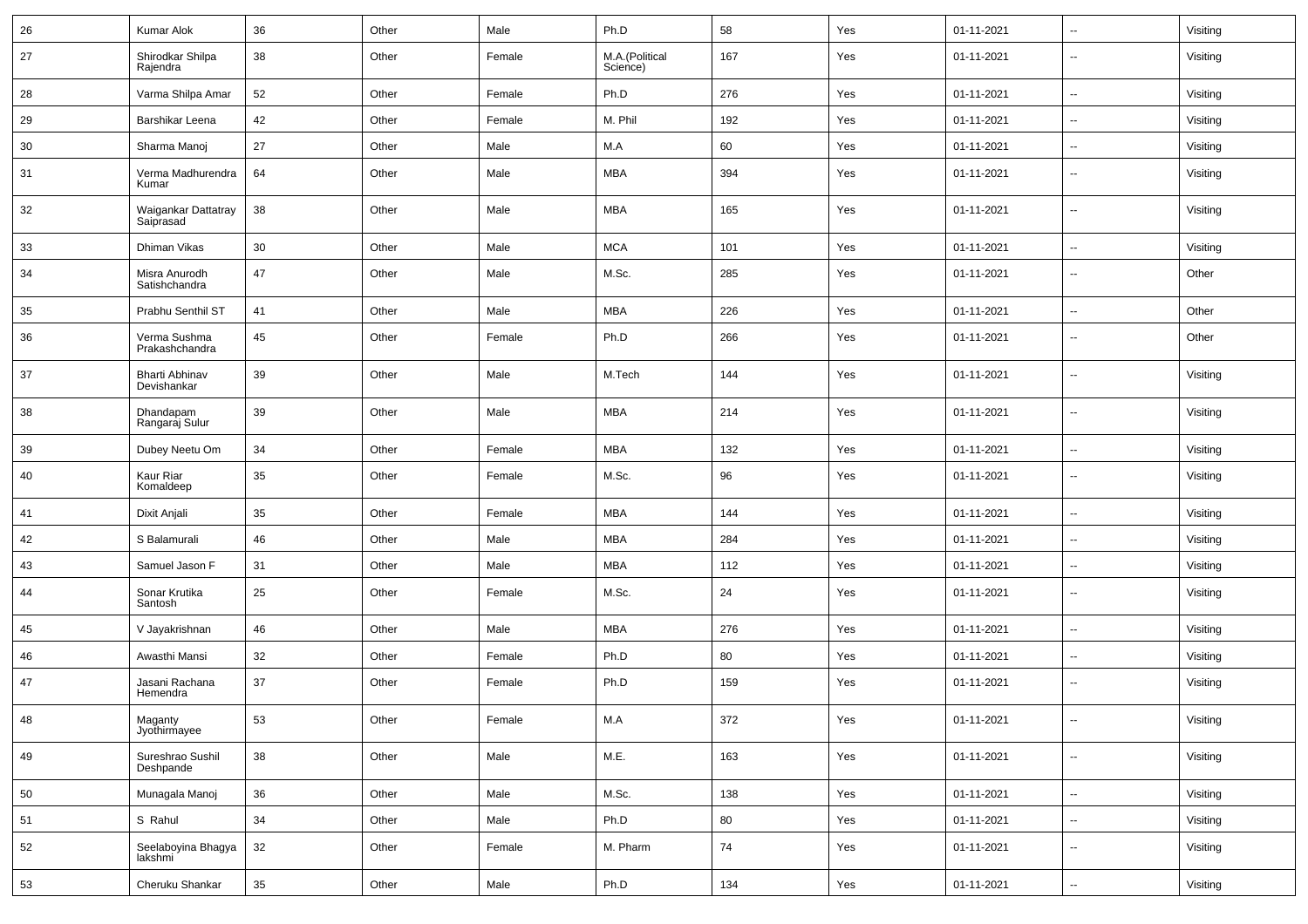| 54 | Deepa Usulumarty<br>Sridhar    | 45 | Other | Female | MD                                | 158 | Yes | 01-11-2021 | $\overline{\phantom{a}}$ | Other    |
|----|--------------------------------|----|-------|--------|-----------------------------------|-----|-----|------------|--------------------------|----------|
| 55 | Rathod Ajay                    | 30 | Other | Male   | M.A                               | 51  | Yes | 01-11-2021 | $\sim$                   | Visiting |
| 56 | Ashraf Zuhaib                  | 31 | Other | Male   | MA(MC): M.A.Mass<br>Communication | 88  | Yes | 01-11-2021 | --                       | Visiting |
| 57 | Hamkar Tejashri<br>Ravindra    | 29 | Other | Female | M.Sc.(Microbiology)               | 64  | Yes | 01-11-2021 | Ξ.                       | Visiting |
| 58 | Adepu Siva                     | 33 | Other | Male   | <b>MBA</b>                        | 107 | Yes | 01-11-2021 | --                       | Visiting |
| 59 | Prakash Shant                  | 29 | Other | Male   | M.A                               | 89  | Yes | 01-11-2021 | $\sim$                   | Visiting |
| 60 | Shinde Manjushri<br>Shyam      | 29 | Other | Female | M.Sc.(Biochemistry)               | 27  | Yes | 01-11-2021 | --                       | Visiting |
| 61 | Kumar Sathish                  | 48 | Other | Male   | <b>MVA(Visual Arts)</b>           | 282 | Yes | 01-11-2021 | $\overline{\phantom{a}}$ | Visiting |
| 62 | Rao Koteswara                  | 39 | Other | Male   | <b>MBA</b>                        | 185 | Yes | 01-11-2021 | Ξ.                       | Visiting |
| 63 | Santosh Jadhav<br>Laxman       | 41 | Other | Male   | M.A                               | 182 | Yes | 01-11-2021 | $\ddot{\phantom{a}}$     | Visiting |
| 64 | Cecilia Maria                  | 46 | Other | Female | <b>MBA</b>                        | 214 | Yes | 01-11-2021 | $\sim$                   | Visiting |
| 65 | Shetty Dipti Rajan             | 30 | Other | Female | M.Sc.(Microbiology)               | 106 | Yes | 01-11-2021 | $\sim$                   | Visiting |
| 66 | Thomas Minnu                   | 25 | Other | Female | M.A                               | 36  | Yes | 01-11-2021 | Ξ.                       | Visiting |
| 67 | Kad Nutan<br>Shantaram         | 27 | Other | Female | M.Sc.(Biochemistry)               | 28  | Yes | 01-11-2021 | Ξ.                       | Visiting |
| 68 | S Balaji                       | 36 | Other | Male   | <b>MBA</b>                        | 96  | Yes | 01-11-2021 | Ξ.                       | Visiting |
| 69 | Jain Deepika Ashok             | 29 | Other | Female | M.Sc.                             | 78  | Yes | 01-11-2021 | $\overline{\phantom{a}}$ | Visiting |
| 70 | R Sowmya                       | 35 | Other | Female | M.Sc.(Microbiology)               | 147 | Yes | 01-11-2021 | --                       | Visiting |
| 71 | K Sundarajan                   | 37 | Other | Male   | M.Sc.                             | 142 | Yes | 01-11-2021 | $\overline{\phantom{a}}$ | Visiting |
| 72 | Kamble Shailesh<br>Sharad      | 31 | Other | Male   | M.Sc.                             | 77  | Yes | 01-11-2021 | $\sim$                   | Visiting |
| 73 | Salma Ghayas                   | 46 | Other | Female | M.A                               | 276 | Yes | 01-11-2021 | $\overline{\phantom{a}}$ | Visiting |
| 74 | Deshpande Ketki<br>Pradeep     | 26 | Other | Female | <b>MCA</b>                        | 17  | Yes | 15-11-2021 | $\sim$                   | Visiting |
| 75 | Bhatkar Jyoti<br>Mangalkumar   | 48 | Other | Female | M.Sc.(Biochemistry)               | 108 | Yes | 15-11-2021 | --                       | Visiting |
| 76 | Bagwan Saba<br>Mohammad        | 26 | Other | Female | M.Sc.(Microbiology)               | 36  | Yes | 15-11-2021 | $\sim$                   | Visiting |
| 77 | Waghmode Shanta<br>Shashank    | 43 | Other | Female | M.Sc.(Microbiology)               | 168 | Yes | 15-11-2021 | --                       | Visiting |
| 78 | Balao Sonam Ladkat             | 24 | Other | Female | M.Sc.                             | 12  | Yes | 02-11-2021 | $\sim$                   | Visiting |
| 79 | Bhingarkar<br>Siddharth Pravin | 29 | Other | Female | M.A                               | 72  | Yes | 15-11-2021 | $\overline{\phantom{a}}$ | Visiting |
| 80 | K S Shameer                    | 39 | Other | Male   | M.A                               | 150 | Yes | 01-11-2021 | u.                       | Visiting |
| 81 | M Shifa Sherin                 | 25 | Other | Female | M.A                               | 17  | Yes | 01-11-2021 | $\overline{\phantom{a}}$ | Visiting |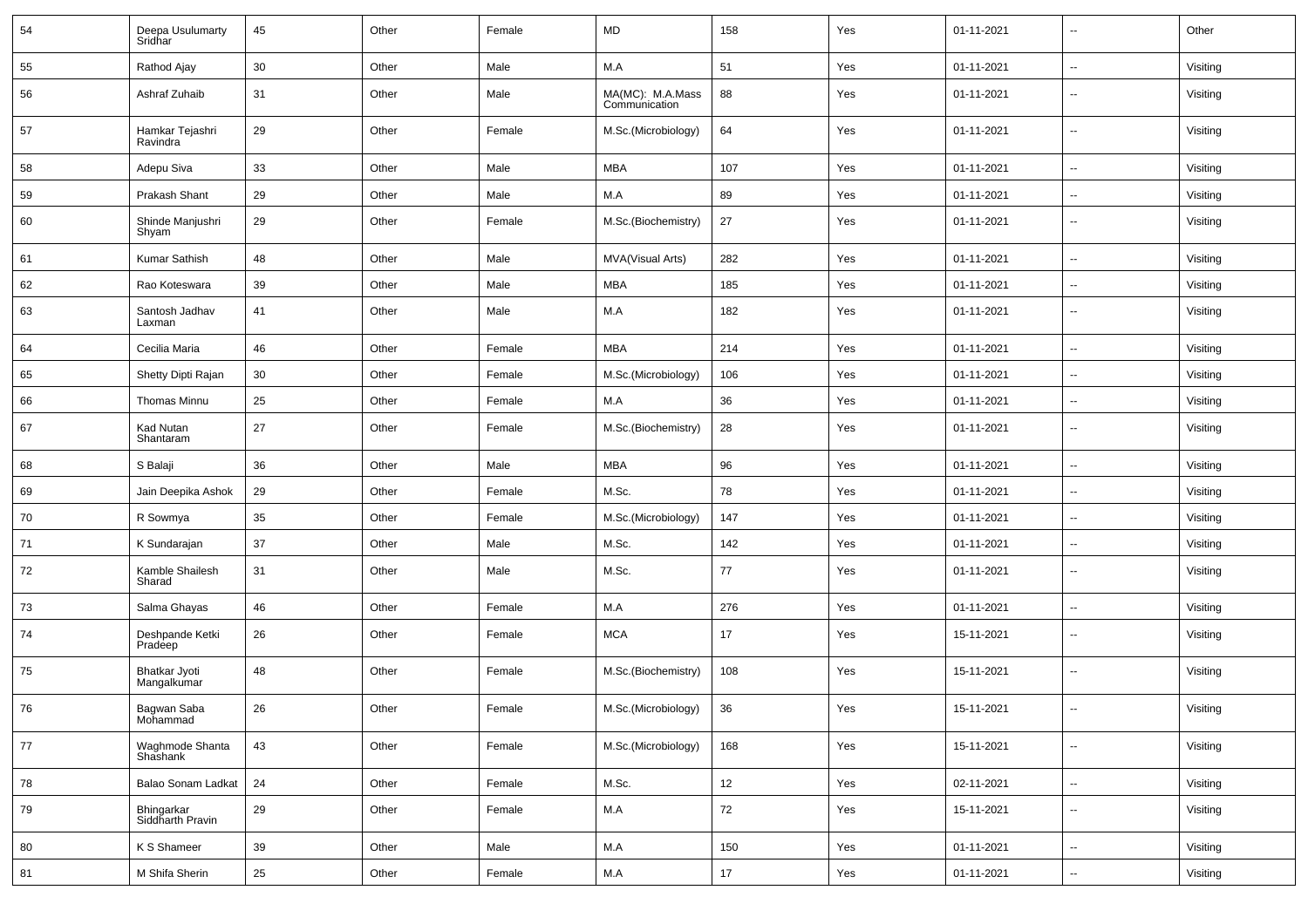| 82  | <b>KK Muhammad</b><br>Afsal     | 31 | Other                      | Male   | <b>MSW</b>          | 132 | Yes | 01-11-2021 | $\overline{\phantom{a}}$ | Visiting            |
|-----|---------------------------------|----|----------------------------|--------|---------------------|-----|-----|------------|--------------------------|---------------------|
| 83  | SP Zebunnisa                    | 41 | Other                      | Female | <b>MBBS</b>         | 136 | Yes | 01-11-2021 | $\sim$                   | Visiting            |
| 84  | KP Jinsha Rajan                 | 27 | Other                      | Female | M.Sc.               | 37  | Yes | 01-11-2021 | ⊷.                       | Visiting            |
| 85  | Tacharakkal Shana<br>Fathima    | 27 | Other                      | Female | Ph.D                | 25  | Yes | 01-11-2021 | $\sim$                   | Visiting            |
| 86  | PA Shamlath<br>Beegum           | 35 | Other                      | Female | M.Sc.(Nursing)      | 37  | Yes | 01-11-2021 | $\sim$                   | Visiting            |
| 87  | PK Bashriya                     | 34 | Other                      | Female | M.Sc.(Biochemistry) | 49  | Yes | 01-11-2021 | $\sim$                   | Other               |
| 88  | AP Naseela Beegam               | 28 | Other                      | Female | M.Sc.               | 18  | Yes | 01-11-2021 | $\overline{\phantom{a}}$ | Other               |
| 89  | PA Fathima<br>Husainath         | 31 | Other                      | Female | M.Tech              | 18  | Yes | 01-11-2021 | ⊷                        | Other               |
| 90  | Muhammed Sharaf<br>Abdul Raheem | 27 | Other                      | Male   | M. Pharm            | 18  | Yes | 01-11-2021 | --                       | Other               |
| 91  | A Ramnath                       | 35 | Other                      | Female | Ph.D                | 162 | Yes | 01-11-2021 | н.                       | Other               |
| 92  | Joseph Soloman                  | 32 | Other                      | Male   | M.Sc.               | 138 | Yes | 01-11-2021 | $\sim$                   | Other               |
| 93  | Haneef V Fasna                  | 32 | Other                      | Female | M.A                 | 99  | Yes | 01-11-2021 | $\sim$                   | Other               |
| 94  | Ponnapan Ashik                  | 31 | Other                      | Male   | <b>MCA</b>          | 132 | Yes | 01-11-2021 | ⊷.                       | Other               |
| 95  | V Sreedhanya M                  | 34 | Other                      | Female | M.Tech              | 129 | Yes | 01-11-2021 | $\sim$                   | Other               |
| 96  | <b>Wilson Vinslet</b>           | 29 | Other                      | Female | <b>MBA</b>          | 49  | Yes | 01-11-2021 | $\overline{\phantom{a}}$ | Other               |
| 97  | Jose Ann                        | 24 | Other                      | Female | M.Sc.(Biochemistry) | 18  | Yes | 01-11-2021 | Ξ.                       | Other               |
| 98  | V Aswathi N                     | 30 | Other                      | Female | M.Sc.(Nursing)      | 18  | Yes | 01-11-2021 | $\overline{\phantom{a}}$ | Other               |
| 99  | H Harsha C                      | 30 | Other                      | Female | M.A                 | 96  | Yes | 01-11-2021 | $\sim$                   | Other               |
| 100 | Cherian Valsamma                | 51 | Other                      | Female | M.Sc.(Nursing)      | 161 | Yes | 01-11-2021 | ⊷.                       | Other               |
| 101 | Pradeep Ramavath                | 40 | Associate Professor        | Male   | Ph.D                | 228 | Yes | 03-05-2021 | ⊷.                       | Regular             |
| 102 | Malay Kumar<br>Pramanik         | 33 | <b>Assistant Professor</b> | Male   | Ph.D                | 43  | Yes | 24-05-2021 | $\overline{\phantom{a}}$ | Regular             |
| 103 | Soumya Rajan                    | 36 | <b>Assistant Professor</b> | Female | Ph.D                | 155 | Yes | 20-02-2021 | -−                       | Regular             |
| 104 | Sunil Budhiraja                 | 36 | <b>Assistant Professor</b> | Male   | Ph.D                | 170 | Yes | 06-03-2021 | ⊶.                       | Regular             |
| 105 | Archana<br>Purushottam Diwate   | 37 | Assistant Professor        | Female | Ph.D                | 41  | Yes | 23-08-2021 |                          | Adhoc / Contractual |
| 106 | Sandali Thakur                  | 42 | <b>Assistant Professor</b> | Female | Ph.D                | 57  | Yes | 01-09-2021 | Щ.                       | Adhoc / Contractual |
| 107 | Chaitanya Talreja               | 30 | <b>Assistant Professor</b> | Male   | <b>NET</b>          | 3   | Yes | 13-09-2021 | u.                       | Adhoc / Contractual |
| 108 | Saleem Khan A                   | 37 | <b>Assistant Professor</b> | Male   | Ph.D                | 8   | Yes | 01-10-2020 | ц,                       | Adhoc / Contractual |
| 109 | Shilpi Gulati                   | 34 | <b>Assistant Professor</b> | Female | M. Phil             | 8   | Yes | 15-10-2020 | Щ,                       | Adhoc / Contractual |
| 110 | Piyush Kant                     | 33 | <b>Assistant Professor</b> | Male   | Ph.D                | 6   | Yes | 15-01-2021 | --                       | Adhoc / Contractual |
| 111 | Anahita Bhandari                | 27 | <b>Assistant Professor</b> | Female | <b>NET</b>          | 9   | Yes | 21-09-2020 | н.                       | Adhoc / Contractual |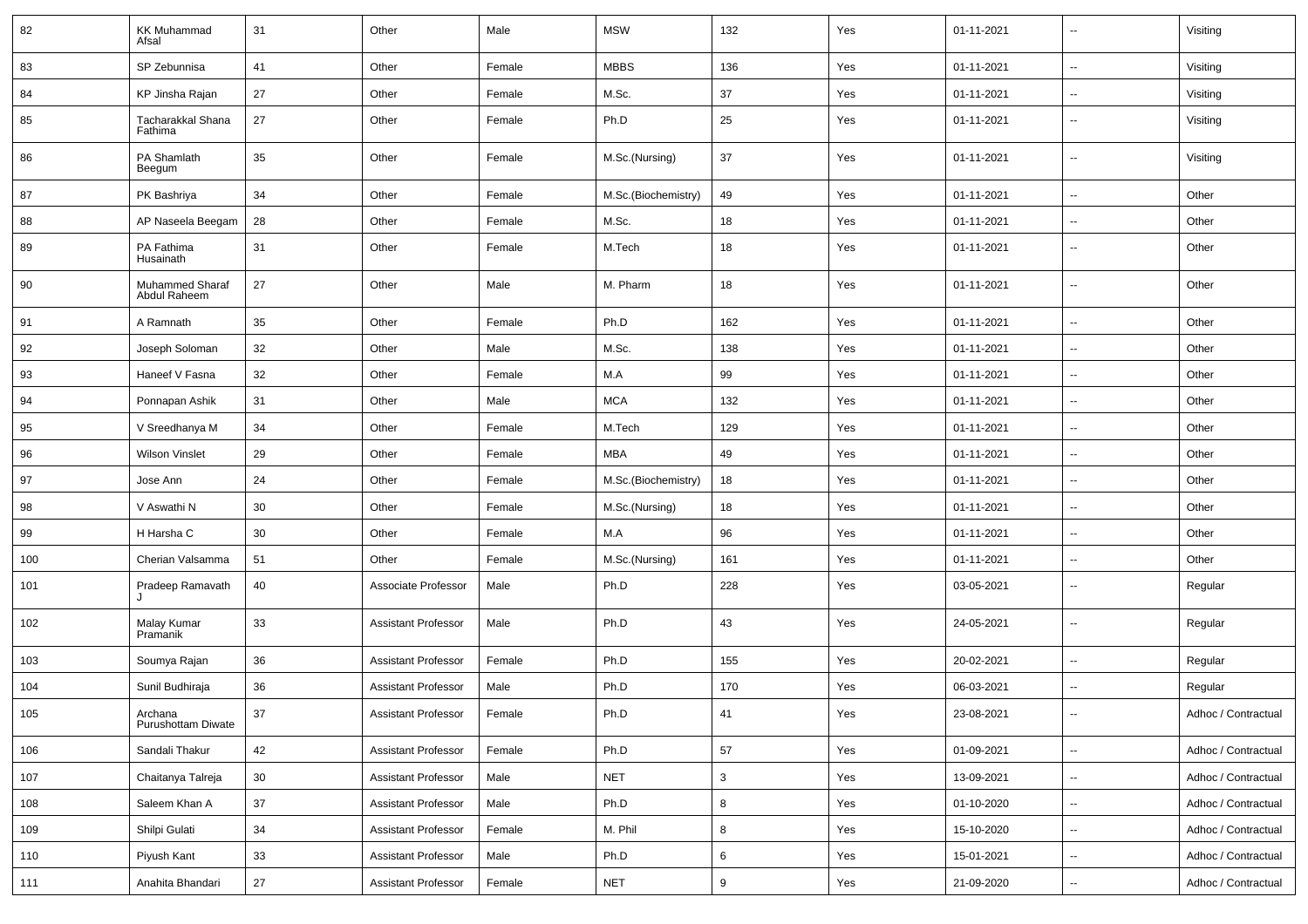| 112 | Sushmita Karmakar                           | 26 | <b>Assistant Professor</b> | Female | <b>NET</b> | 3              | Yes | 06-09-2021 | $\overline{\phantom{a}}$ | Adhoc / Contractual |
|-----|---------------------------------------------|----|----------------------------|--------|------------|----------------|-----|------------|--------------------------|---------------------|
| 113 | Avisikta Basu                               | 26 | <b>Assistant Professor</b> | Female | M. Phil    | 3              | Yes | 13-09-2021 | $\overline{\phantom{a}}$ | Adhoc / Contractual |
| 114 | Sanchita Das                                | 36 | <b>Assistant Professor</b> | Female | Ph.D       | 1              | Yes | 20-12-2021 | $\sim$                   | Adhoc / Contractual |
| 115 | Anusha<br>Ramanathan                        | 41 | <b>Assistant Professor</b> | Female | Ph.D       | 76             | Yes | 02-08-2021 | $\sim$                   | Adhoc / Contractual |
| 116 | Anu Joy                                     | 41 | <b>Assistant Professor</b> | Female | Ph.D       | 14             | Yes | 19-07-2021 | $\sim$                   | Adhoc / Contractual |
| 117 | Natasha Susan<br>Koshy                      | 35 | <b>Assistant Professor</b> | Female | Ph.D       | 10             | Yes | 06-08-2020 | $\overline{\phantom{a}}$ | Adhoc / Contractual |
| 118 | Mohammad Kashif<br>Khan                     | 31 | <b>Assistant Professor</b> | Male   | Ph.D       | 3              | Yes | 25-01-2021 | $\overline{\phantom{a}}$ | Adhoc / Contractual |
| 119 | Khushboo<br>Srivastava                      | 31 | <b>Assistant Professor</b> | Female | Ph.D       | 31             | Yes | 21-09-2020 | $\sim$                   | Adhoc / Contractual |
| 120 | Ritusmita Goswami                           | 40 | <b>Assistant Professor</b> | Female | Ph.D       | 56             | Yes | 02-11-2020 | $\sim$                   | Adhoc / Contractual |
| 121 | Manasi Bera                                 | 33 | <b>Assistant Professor</b> | Female | Ph.D       | 33             | Yes | 22-04-2021 | $\sim$                   | Adhoc / Contractual |
| 122 | Limasenla Jamir                             | 32 | <b>Assistant Professor</b> | Female | Ph.D       | 8              | Yes | 15-10-2020 | $\sim$                   | Adhoc / Contractual |
| 123 | Namrata Sharma                              | 30 | <b>Assistant Professor</b> | Female | Ph.D       | $\overline{7}$ | Yes | 16-11-2020 | $\overline{\phantom{a}}$ | Adhoc / Contractual |
| 124 | Vaibhav Kumar                               | 34 | <b>Assistant Professor</b> | Male   | Ph.D       | $\overline{4}$ | No  | 10-07-2020 | 30-11-2020               | Adhoc / Contractual |
| 125 | Shreya Banerjee                             | 29 | <b>Assistant Professor</b> | Female | M.A        | 12             | No  | 21-09-2020 | 14-02-2021               | Adhoc / Contractual |
| 126 | Shikha Takker                               | 36 | <b>Assistant Professor</b> | Female | Ph.D       | 41             | No  | 23-09-2020 | 31-03-2021               | Adhoc / Contractual |
| 127 | <b>Tania Shaw</b>                           | 45 | Associate Professor        | Female | Ph.D       | 240            | Yes | 07-12-2020 | $\sim$                   | Adhoc / Contractual |
| 128 | Emon Nandi                                  | 34 | <b>Assistant Professor</b> | Female | Ph.D       | 19             | No  | 10-09-2020 | 30-06-2021               | Adhoc / Contractual |
| 129 | <b>Bitopi Datta</b>                         | 31 | <b>Assistant Professor</b> | Female | Ph.D       | 29             | No  | 22-10-2020 | 30-06-2021               | Adhoc / Contractual |
| 130 | Aziz Salim<br>Mukadam                       | 30 | <b>Assistant Professor</b> | Male   | <b>NET</b> | 3              | No  | 01-10-2020 | 12-08-2021               | Adhoc / Contractual |
| 131 | Virendra Shukla                             | 67 | Other                      | Male   | M.A        | 516            | Yes | 01-11-2021 | $\sim$                   | Visiting            |
| 132 | Chauhan Dinesh<br>Kumar                     | 48 | Other                      | Male   | Ph.D       | 257            | Yes | 01-11-2021 | $\overline{\phantom{a}}$ | Visiting            |
| 133 | Krishnamurthy<br>Ranganathan<br>Gangadharan | 67 | Other                      | Male   | Ph.D       | 549            | Yes | 01-11-2021 | $\overline{\phantom{a}}$ | Visiting            |
| 134 | Kati Sumit                                  | 41 | Other                      | Male   | M.A        | 240            | Yes | 01-11-2021 |                          | Visiting            |
| 135 | SRIVASTAVA<br>GAURAV KUMAR                  | 33 | Other                      | Male   | <b>MBA</b> | 139            | Yes | 01-11-2021 | $\rightarrow$            | Visiting            |
| 136 | Ansari Athar<br>Mohammed                    | 34 | Other                      | Male   | M.Sc.      | 103            | Yes | 01-11-2021 | $\sim$                   | Visiting            |
| 137 | Dhar Arunima                                | 41 | Other                      | Female | M.A        | 226            | Yes | 01-11-2021 | $\sim$                   | Visiting            |
| 138 | Dhawan Jyotsna                              | 42 | Other                      | Female | <b>MBA</b> | 245            | Yes | 01-11-2021 | $\sim$                   | Visiting            |
| 139 | L S Rajalekshmi                             | 39 | Other                      | Female | <b>MSW</b> | 228            | Yes | 01-11-2021 | $\sim$                   | Visiting            |
| 140 | Sharma Kirti                                | 49 | Other                      | Female | M. Phil    | 180            | Yes | 25-10-2021 | $\overline{\phantom{a}}$ | Visiting            |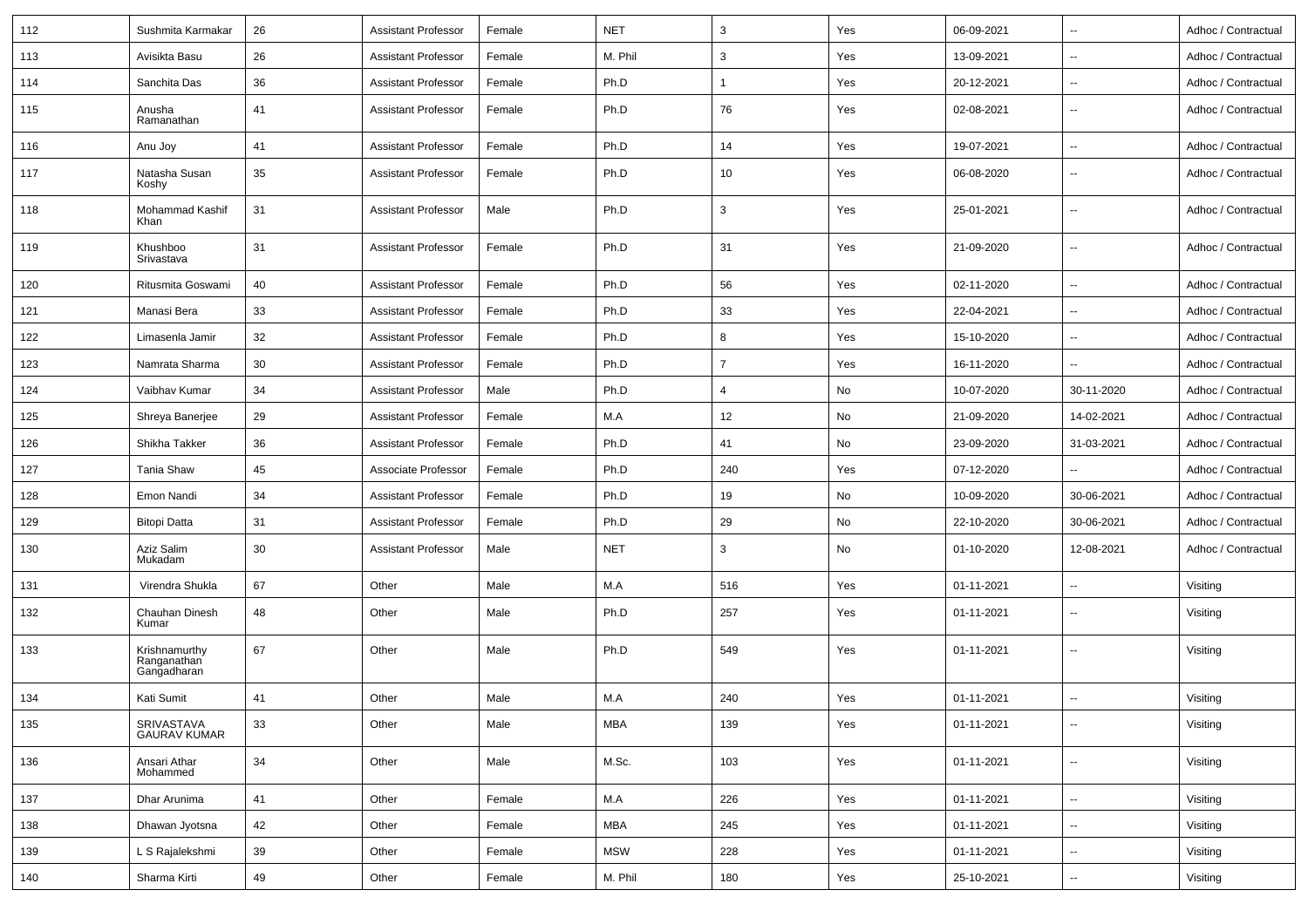| 141 | Bhowani Rani               | 50 | Other          | Female | M.A.(Economics)             | 123 | Yes | 01-11-2021 | $\overline{\phantom{a}}$ | Visiting |
|-----|----------------------------|----|----------------|--------|-----------------------------|-----|-----|------------|--------------------------|----------|
| 142 | Khandhare Trupti           | 28 | Other          | Female | M.Sc.                       | 24  | Yes | 01-07-2021 | $\overline{\phantom{a}}$ | Visiting |
| 143 | P Salini                   | 35 | Other          | Female | M. Phil                     | 132 | Yes | 01-11-2021 | $\overline{\phantom{a}}$ | Visiting |
| 144 | Vishnu Jayakumar<br>S      | 27 | Other          | Male   | M.Sc(Agriculture)           | 24  | Yes | 01-11-2021 | $\sim$                   | Visiting |
| 145 | Anjum Reshma               | 56 | Other          | Female | Ph.D                        | 242 | Yes | 01-11-2021 | $\overline{\phantom{a}}$ | Visiting |
| 146 | Bar Priyanka Rex           | 35 | Other          | Female | M.COM                       | 151 | Yes | 01-11-2021 | $\overline{\phantom{a}}$ | Visiting |
| 147 | Kumar Santhosh<br>Simon    | 34 | Other          | Male   | <b>MCA</b>                  | 125 | Yes | 01-11-2021 | $\overline{\phantom{a}}$ | Visiting |
| 148 | Verulkar Revatee           | 37 | Other          | Female | <b>MCA</b>                  | 42  | Yes | 01-07-2021 | $\overline{\phantom{a}}$ | Visiting |
| 149 | Chakrabarty<br>Madhura     | 34 | Other          | Female | <b>MSW</b>                  | 82  | Yes | 01-11-2021 | $\sim$                   | Visiting |
| 150 | Dangi Arvind<br>Omprakash  | 35 | Other          | Male   | M.Tech                      | 146 | Yes | 01-11-2021 | $\overline{\phantom{a}}$ | Visiting |
| 151 | P S Sharmy                 | 31 | Other          | Female | M.Sc (Botany)               | 24  | Yes | 01-11-2021 | $\overline{\phantom{a}}$ | Visiting |
| 152 | Rathod Manjula             | 29 | Other          | Female | M.A                         | 72  | Yes | 01-11-2021 | $\overline{\phantom{a}}$ | Visiting |
| 153 | Dcunha Nayna Glen          | 40 | Other          | Female | <b>NET</b>                  | 192 | Yes | 01-11-2021 | $\overline{\phantom{a}}$ | Visiting |
| 154 | Gohain Meghalee            | 34 | Associate Dean | Female | <b>MSW</b>                  | 132 | Yes | 01-11-2021 | $\overline{\phantom{a}}$ | Visiting |
| 155 | L Nayana                   | 25 | Other          | Female | M.Sc(Agriculture)           | 24  | Yes | 01-11-2021 | $\overline{\phantom{a}}$ | Visiting |
| 156 | Nair Leena                 | 51 | Other          | Female | M.A.(Sociology)             | 276 | Yes | 01-11-2021 | $\overline{\phantom{a}}$ | Visiting |
| 157 | Patle Bharti               | 44 | Other          | Female | M.Sc.(Microbiology)         | 37  | Yes | 01-07-2021 | $\overline{\phantom{a}}$ | Visiting |
| 158 | Gedam Pallavi              | 35 | Other          | Female | <b>MBBS</b>                 | 60  | Yes | 01-07-2021 | $\sim$                   | Visiting |
| 159 | Roy Jayanta Saha           | 50 | Other          | Male   | M.A                         | 252 | Yes | 01-11-2021 | $\overline{\phantom{a}}$ | Visiting |
| 160 | Akhter Saiga               | 35 | Other          | Female | <b>MSW</b>                  | 132 | Yes | 01-11-2021 | $\overline{\phantom{a}}$ | Visiting |
| 161 | Garg Rachna<br>Rameshchand | 42 | Other          | Female | M.A                         | 90  | Yes | 01-11-2021 | $\overline{\phantom{a}}$ | Visiting |
| 162 | Nimje Shraddha             | 31 | Other          | Female | M.Sc.(Microbiology)         | 42  | Yes | 01-06-2021 | $\overline{\phantom{a}}$ | Visiting |
| 163 | Sonawane<br>Nandkishor     | 38 | Other          | Male   | Ph.D                        | 168 | Yes | 01-11-2021 | $\overline{\phantom{a}}$ | Visiting |
| 164 | Wadkar Aasawari            | 44 | Other          | Female | M.Sc.(Hotel<br>Management)  | 216 | Yes | 01-11-2021 | $\overline{\phantom{a}}$ | Visiting |
| 165 | Bansode Monika             | 29 | Other          | Female | M.A                         | 60  | Yes | 01-11-2021 | $\overline{\phantom{a}}$ | Visiting |
| 166 | <b>Gahlot Rinki</b>        | 26 | Other          | Female | M.Sc.                       | 57  | Yes | 25-10-2021 | $\sim$                   | Visiting |
| 167 | Grover Reeta<br>Rajneesh   | 45 | Other          | Female | MCS                         | 269 | Yes | 01-11-2021 | $\sim$                   | Visiting |
| 168 | Patki Shree                | 33 | Other          | Male   | M.A.(Tourism<br>Management) | 133 | Yes | 01-11-2021 | $\sim$                   | Visiting |
| 169 | Zaveri Alisha              | 31 | Other          | Female | <b>MSW</b>                  | 108 | Yes | 01-11-2021 | $\sim$                   | Visiting |
| 170 | <b>B</b> Morje             | 44 | Other          | Male   | $\sf MCA$                   | 252 | Yes | 01-11-2021 | $\sim$                   | Visiting |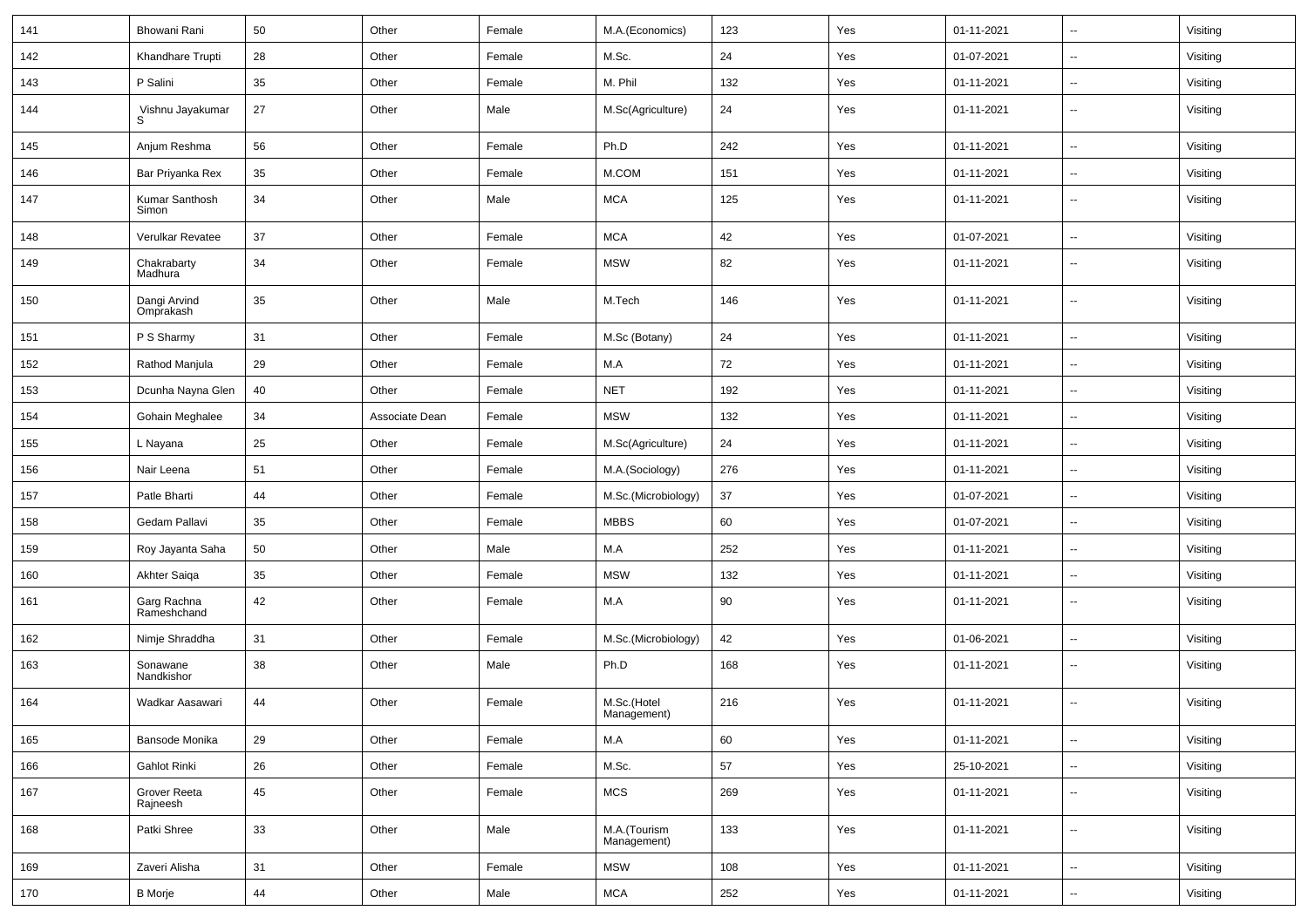| 171 | Jadhav Vishal              | 38 | Other                                               | Male   | <b>MHRM</b> | 180 | Yes | 01-11-2021 | $\overline{\phantom{a}}$ | Visiting            |
|-----|----------------------------|----|-----------------------------------------------------|--------|-------------|-----|-----|------------|--------------------------|---------------------|
| 172 | Khan Jumed Samad           | 32 | Other                                               | Male   | M.E.        | 108 | Yes | 01-11-2021 | $\overline{a}$           | Visiting            |
| 173 | Neeta                      | 49 | Other                                               | Female | Ph.D        | 132 | Yes | 01-11-2021 | $\overline{a}$           | Visiting            |
| 174 | Sheikh Maherukh<br>Begum   | 48 | Other                                               | Female | M.A         | 144 | Yes | 01-10-2021 | $\overline{a}$           | Visiting            |
| 175 | Madhushree Sekher          | 55 | Dean / Principal /<br>Director / Vice<br>Chancellor | Female | Ph.D        | 342 | Yes | 09-04-2012 | --                       | Regular             |
| 176 | Samta Pandya P             | 43 | Associate Professor                                 | Female | Ph.D        | 209 | Yes | 22-04-2004 | $\overline{a}$           | Regular             |
| 177 | Alex Akhup                 | 49 | Associate Professor                                 | Male   | Ph.D        | 216 | Yes | 23-06-2003 | $\overline{a}$           | Regular             |
| 178 | Ramakumar R                | 47 | Professor                                           | Male   | Ph.D        | 160 | Yes | 15-05-2009 | $\overline{\phantom{a}}$ | Regular             |
| 179 | Anita Rath                 | 50 | Professor                                           | Female | Ph.D        | 307 | Yes | 01-09-1998 | ⊷.                       | Regular             |
| 180 | Manish Jha K               | 46 | Professor                                           | Male   | Ph.D        | 228 | Yes | 11-08-2003 | ⊷.                       | Regular             |
| 181 | Shubhada Maitra            | 61 | Professor                                           | Female | Ph.D        | 436 | Yes | 27-05-1991 | $\overline{\phantom{a}}$ | Regular             |
| 182 | Sanjay Barbora             | 48 | Professor                                           | Male   | Ph.D        | 261 | Yes | 06-06-2012 | $\overline{a}$           | Regular             |
| 183 | Mahuya<br>Bandyopadhyay    | 51 | Professor                                           | Female | Ph.D        | 234 | No  | 19-08-2013 | 01-01-2020               | Regular             |
| 184 | Sarala Rao K               | 51 | Associate Professor                                 | Female | Ph.D        | 288 | Yes | 07-09-1998 | -−                       | Regular             |
| 185 | Ramesh Jare A              | 60 | Professor                                           | Male   | Ph.D        | 397 | Yes | 16-08-1989 | ۵.                       | Regular             |
| 186 | Anjali Kulkarni            | 57 | Associate Professor                                 | Female | Ph.D        | 444 | No  | 13-07-1988 | 23-01-2022               | Regular             |
| 187 | Sujata Chavan P            | 60 | <b>Assistant Professor</b>                          | Female | Ph.D        | 134 | Yes | 03-04-2017 | --                       | Adhoc / Contractual |
| 188 | Jennifer Kipgen            | 41 | <b>Assistant Professor</b>                          | Female | Ph.D        | 111 | Yes | 03-06-2013 | $\overline{\phantom{a}}$ | Regular             |
| 189 | Chetna Duggal              | 42 | Associate Professor                                 | Female | Ph.D        | 188 | Yes | 01-04-2010 | --                       | Regular             |
| 190 | Srinivas Surisetti         | 53 | <b>Assistant Professor</b>                          | Male   | Ph.D        | 295 | Yes | 02-06-2014 | --                       | Regular             |
| 191 | Asha Achuthan              | 52 | <b>Assistant Professor</b>                          | Female | Ph.D        | 256 | Yes | 13-06-2011 | $\overline{\phantom{a}}$ | Regular             |
| 192 | Budhadeep<br>Gondane D     | 40 | <b>Assistant Professor</b>                          | Male   | M. Phil     | 135 | Yes | 06-06-2011 | $\overline{\phantom{a}}$ | Regular             |
| 193 | Sachin Warghade            | 45 | <b>Assistant Professor</b>                          | Male   | Ph.D        | 228 | Yes | 06-09-2019 | $\overline{\phantom{a}}$ | Adhoc / Contractual |
| 194 | Chandrashekhar<br>Joglekar | 43 | <b>Assistant Professor</b>                          | Male   | Ph.D        | 164 | Yes | 09-02-2021 | --                       | Regular             |
| 195 | Yengkhom<br>Jilangamba     | 40 | <b>Assistant Professor</b>                          | Male   | Ph.D        | 108 | Yes | 12-07-2013 | ₩,                       | Adhoc / Contractual |
| 196 | Faiz Ullah                 | 38 | <b>Assistant Professor</b>                          | Male   | <b>NET</b>  | 183 | Yes | 06-09-2019 | $\sim$                   | Regular             |
| 197 | Nasreen<br>Rustomfram      | 66 | Professor                                           | Female | Ph.D        | 545 | Yes | 01-07-1985 | $\sim$                   | Regular             |
| 198 | Joseph Riamei              | 38 | <b>Assistant Professor</b>                          | Male   | Ph.D        | 154 | Yes | 28-12-2017 | Ξ.                       | Regular             |
| 199 | Roopesh Kaushik            | 43 | <b>Assistant Professor</b>                          | Male   | Ph.D        | 84  | No  | 25-07-2014 | 09-07-2020               | Adhoc / Contractual |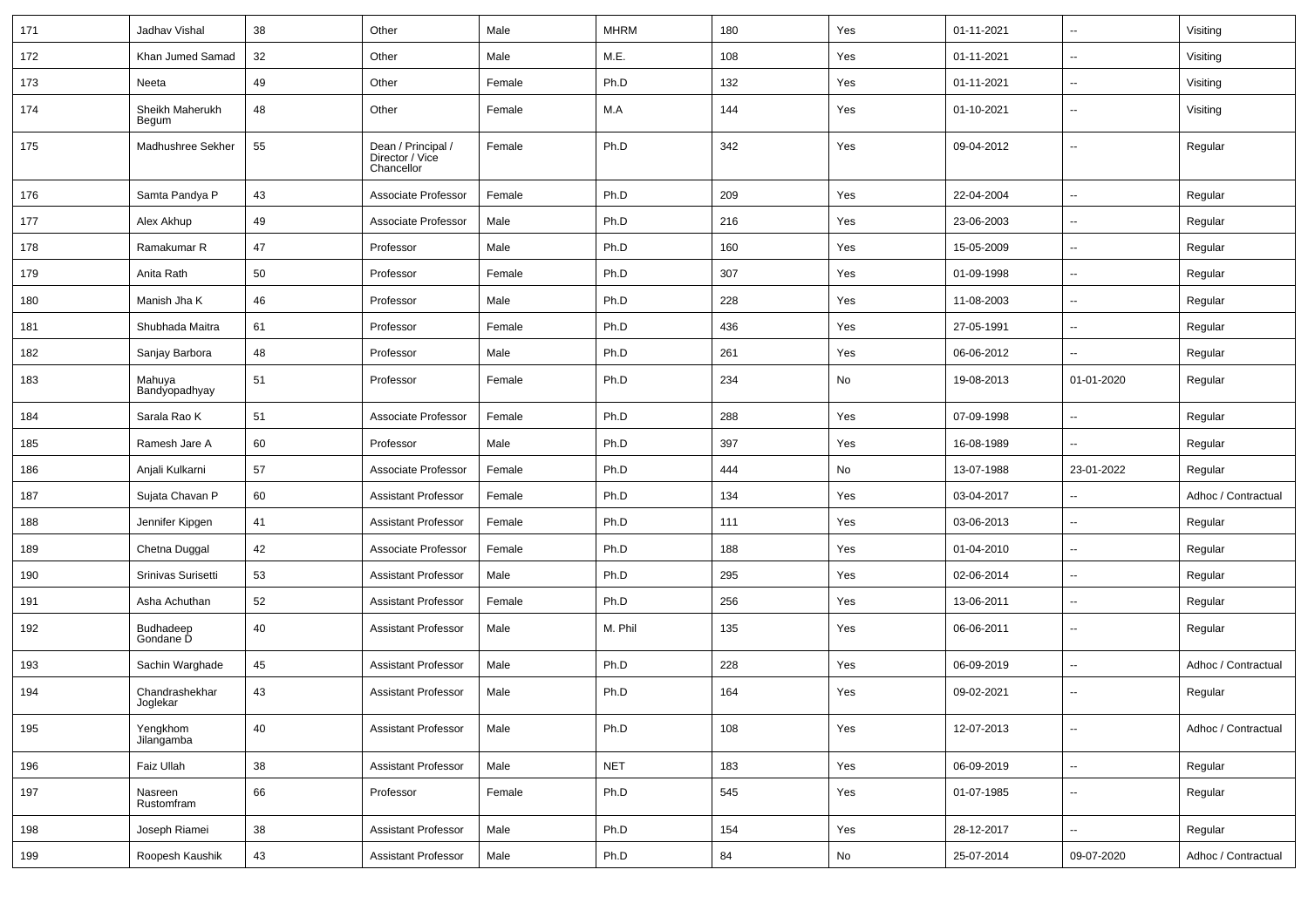| 200 | Shalini Bharat         | 65     | Dean / Principal /<br>Director / Vice<br>Chancellor | Female | Ph.D       | 492 | Yes | 17-09-1984 | $\overline{\phantom{a}}$ | Regular             |
|-----|------------------------|--------|-----------------------------------------------------|--------|------------|-----|-----|------------|--------------------------|---------------------|
| 201 | Biswaranjan Tripura    | 33     | <b>Assistant Professor</b>                          | Male   | <b>NET</b> | 133 | Yes | 18-04-2012 | $\ddotsc$                | Regular             |
| 202 | Ajay Kumar Singh       | 50     | Professor                                           | Male   | Ph.D       | 330 | No  | 17-11-2015 | 07-10-2021               | Adhoc / Contractual |
| 203 | <b>Mohan Dharavath</b> | 36     | <b>Assistant Professor</b>                          | Male   | Ph.D       | 55  | Yes | 05-01-2017 | $\overline{\phantom{a}}$ | Adhoc / Contractual |
| 204 | Padma Sarangapani      | 55     | Professor                                           | Female | Ph.D       | 288 | Yes | 09-04-2012 | $\sim$                   | Regular             |
| 205 | Meena Gopal            | 56     | Professor                                           | Female | Ph.D       | 276 | Yes | 02-01-2012 | $\sim$                   | Regular             |
| 206 | Asha Bajpai            | 68     | Professor                                           | Female | Ph.D       | 396 | No  | 03-04-1995 | 31-12-2020               | Regular             |
| 207 | Anil Sutar S           | 49     | Associate Dean                                      | Male   | Ph.D       | 260 | Yes | 22-01-2001 | $\overline{\phantom{a}}$ | Regular             |
| 208 | Srilatha Juvva         | 53     | Professor                                           | Female | Ph.D       | 327 | Yes | 08-06-1999 | $\overline{\phantom{a}}$ | Regular             |
| 209 | Meghali Senapati       | 47     | <b>Assistant Professor</b>                          | Female | <b>NET</b> | 240 | Yes | 01-06-2004 | $\overline{\phantom{a}}$ | Regular             |
| 210 | Gopinath P             | 47     | Professor                                           | Male   | Ph.D       | 288 | Yes | 10-11-1998 | $\overline{\phantom{a}}$ | Regular             |
| 211 | Zubin Mulla            | 48     | Professor                                           | Male   | Ph.D       | 242 | Yes | 25-03-2010 | $\overline{\phantom{a}}$ | Regular             |
| 212 | Shewli Kumar           | 56     | Associate Professor                                 | Female | Ph.D       | 179 | Yes | 13-08-2007 | $\overline{\phantom{a}}$ | Regular             |
| 213 | Narendra Kakade        | 50     | <b>Assistant Professor</b>                          | Male   | Ph.D       | 208 | Yes | 01-04-2010 | $\overline{\phantom{a}}$ | Regular             |
| 214 | Asha Mukundan K P      | 45     | <b>Assistant Professor</b>                          | Female | Ph.D       | 276 | Yes | 06-06-2005 | $\overline{\phantom{a}}$ | Regular             |
| 215 | Subeno Kithan          | 37     | <b>Assistant Professor</b>                          | Female | Ph.D       | 125 | Yes | 09-04-2012 | $\overline{\phantom{a}}$ | Regular             |
| 216 | Saigita C              | 46     | <b>Assistant Professor</b>                          | Female | Ph.D       | 271 | Yes | 04-12-2017 | $\overline{\phantom{a}}$ | Regular             |
| 217 | Irshad Mohammed S      | 44     | <b>Assistant Professor</b>                          | Male   | Ph.D       | 79  | Yes | 01-03-2016 | $\overline{\phantom{a}}$ | Regular             |
| 218 | Feroz Ikbal            | 45     | <b>Assistant Professor</b>                          | Male   | Ph.D       | 274 | Yes | 27-05-2013 | $\overline{\phantom{a}}$ | Regular             |
| 219 | Sonia Sawhney          | 44     | <b>Assistant Professor</b>                          | Female | Ph.D       | 168 | Yes | 20-11-2019 | $\ddot{\phantom{a}}$     | Regular             |
| 220 | Karunakar Peda         | 40     | <b>Assistant Professor</b>                          | Male   | Ph.D       | 73  | Yes | 04-01-2016 | $\overline{\phantom{a}}$ | Adhoc / Contractual |
| 221 | Pranjal Deekshit       | 42     | <b>Assistant Professor</b>                          | Male   | M.A        | 242 | Yes | 06-09-2019 | $\overline{\phantom{a}}$ | Regular             |
| 222 | Arindam Bose           | 44     | Associate Professor                                 | Male   | Ph.D       | 84  | Yes | 01-05-2015 | $\overline{\phantom{a}}$ | Adhoc / Contractual |
| 223 | Amina Charania         | 46     | Associate Professor                                 | Female | Ph.D       | 312 | Yes | 01-04-2016 | $\sim$                   | Adhoc / Contractual |
| 224 | Rajdeep Singha         | 38     | <b>Assistant Professor</b>                          | Male   | Ph.D       | 120 | Yes | 07-08-2013 | $\overline{\phantom{a}}$ | Adhoc / Contractual |
| 225 | Sachin Tiwale          | $37\,$ | <b>Assistant Professor</b>                          | Male   | M.Sc.      | 158 | Yes | 03-08-2015 |                          | Adhoc / Contractual |
| 226 | Tara Korti             | 43     | <b>Assistant Professor</b>                          | Female | Ph.D       | 92  | No  | 01-07-2016 | 09-10-2021               | Adhoc / Contractual |
| 227 | Ketki Ranade           | 43     | <b>Assistant Professor</b>                          | Female | Ph.D       | 219 | Yes | 21-06-2011 | ۰.                       | Regular             |
| 228 | Byasa Moharana         | 45     | Assistant Professor                                 | Male   | Ph.D       | 125 | Yes | 09-04-2012 | $\overline{\phantom{a}}$ | Regular             |
| 229 | Reji Edakkandi         | 49     | <b>Assistant Professor</b>                          | Male   | Ph.D       | 84  | Yes | 25-11-2019 | $\overline{\phantom{a}}$ | Regular             |
| 230 | Devisha Sasidevan      | 33     | <b>Assistant Professor</b>                          | Female | Ph.D       | 109 | Yes | 21-11-2016 | Ξ.                       | Adhoc / Contractual |
| 231 | Rajesh K P             | 45     | <b>Assistant Professor</b>                          | Male   | Ph.D       | 50  | No  | 29-05-2017 | 29-12-2020               | Adhoc / Contractual |
| 232 | D K Srivastava         | 60     | Professor                                           | Male   | Ph.D       | 458 | Yes | 01-02-2001 | $\overline{\phantom{a}}$ | Regular             |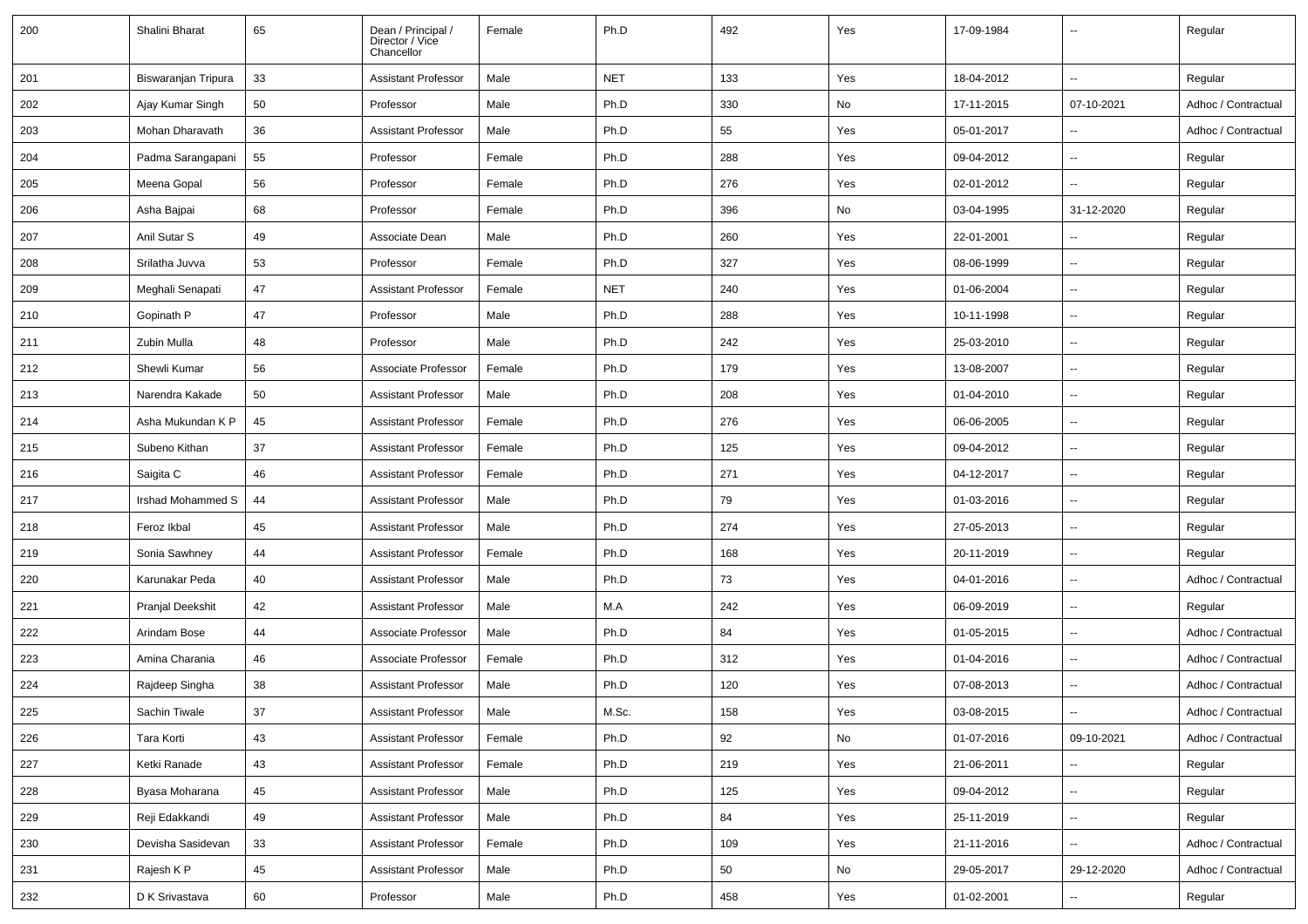| 233 | Surinder Jaswal            | 63 | Dean / Principal /<br>Director / Vice<br>Chancellor | Female | Ph.D       | 510 | Yes                          | 16-12-1987 | $\overline{\phantom{a}}$ | Regular             |
|-----|----------------------------|----|-----------------------------------------------------|--------|------------|-----|------------------------------|------------|--------------------------|---------------------|
| 234 | Ritambhara Hebbar          | 51 | Professor                                           | Female | Ph.D       | 243 | Yes                          | 14-07-2006 | Ξ.                       | Regular             |
| 235 | Kanchan Mukherjee          | 46 | Professor                                           | Male   | M.D        | 309 | Yes                          | 13-03-2002 | $\overline{\phantom{a}}$ | Regular             |
| 236 | Venkatesh Kumar B          | 50 | Professor                                           | Male   | Ph.D       | 260 | No                           | 13-02-2012 | 30-06-2020               | Regular             |
| 237 | Bipin Jojo K               | 56 | Dean / Principal /<br>Director / Vice<br>Chancellor | Male   | Ph.D       | 327 | Yes                          | 17-06-1997 | $\overline{\phantom{a}}$ | Regular             |
| 238 | Ritesh Khunyakari P        | 43 | Associate Professor                                 | Male   | Ph.D       | 127 | Yes                          | 02-06-2014 | ⊷.                       | Regular             |
| 239 | Sthabir Khora              | 47 | Dean / Principal /<br>Director / Vice<br>Chancellor | Male   | Ph.D       | 252 | Yes                          | 17-06-1997 | $\overline{\phantom{a}}$ | Regular             |
| 240 | Ruchi Sinha                | 48 | Associate Professor                                 | Female | Ph.D       | 297 | Yes                          | 22-06-1998 | ⊷.                       | Regular             |
| 241 | Sabiha Vasi S              | 54 | <b>Assistant Professor</b>                          | Female | Ph.D       | 300 | Yes                          | 04-06-2002 |                          | Regular             |
| 242 | Sampat Kale                | 47 | <b>Assistant Professor</b>                          | Male   | Ph.D       | 259 | Yes                          | 13-04-2010 | $\overline{\phantom{a}}$ | Regular             |
| 243 | Shamim Modi                | 58 | <b>Assistant Professor</b>                          | Female | Ph.D       | 184 | Yes                          | 03-04-2017 |                          | Adhoc / Contractual |
| 244 | Santhosh M R               | 45 | <b>Assistant Professor</b>                          | Male   | Ph.D       | 190 | Yes                          | 01-11-2012 | Ξ.                       | Regular             |
| 245 | Shivarama J                | 47 | <b>Assistant Professor</b>                          | Male   | Ph.D       | 161 | Yes                          | 01-03-2012 | н.                       | Regular             |
| 246 | Sangita Thosar C           | 40 | <b>Assistant Professor</b>                          | Female | <b>NET</b> | 103 | Yes                          | 01-04-2016 | $\overline{\phantom{a}}$ | Regular             |
| 247 | Varsha Ayyar               | 41 | <b>Assistant Professor</b>                          | Female | Ph.D       | 189 | Yes                          | 25-03-2010 | $\sim$                   | Regular             |
| 248 | Sunayana Swain             | 37 | <b>Assistant Professor</b>                          | Female | Ph.D       | 85  | Yes                          | 20-11-2019 | $\overline{\phantom{a}}$ | Regular             |
| 249 | Chauhan Shivani<br>Barooah | 39 | <b>Assistant Professor</b>                          | Female | Ph.D       | 180 | Yes                          | 15-07-2013 |                          | Adhoc / Contractual |
| 250 | Meera Chandran             | 51 | <b>Assistant Professor</b>                          | Female | Ph.D       | 231 | Yes                          | 21-01-2016 |                          | Adhoc / Contractual |
| 251 | Sohini Sengupta            | 48 | <b>Assistant Professor</b>                          | Female | Ph.D       | 168 | Yes                          | 03-06-2013 | Ξ.                       | Regular             |
| 252 | Trupti Panchal             | 54 | <b>Assistant Professor</b>                          | Female | Ph.D       | 168 | Yes                          | 01-12-2015 | $\overline{\phantom{a}}$ | Regular             |
| 253 | Rekha Pappu                | 53 | Professor                                           | Female | Ph.D       | 239 | Yes                          | 08-09-2011 | н.                       | Adhoc / Contractual |
| 254 | Sowjanya T                 | 41 | Assistant Professor                                 | Female | Ph.D       | 90  | Yes                          | 08-08-2013 |                          | Adhoc / Contractual |
| 255 | Ramesh Veerappan           | 38 | <b>Assistant Professor</b>                          | Male   | Ph.D       | 74  | Yes                          | 01-05-2015 | $\overline{\phantom{a}}$ | Adhoc / Contractual |
| 256 | Himanshu Dhaka             | 36 | Assistant Professor                                 | Male   | Ph.D       | 81  | $\mathsf{No}$                | 08-12-2016 | 17-10-2021               | Adhoc / Contractual |
| 257 | Rinya Pura                 | 34 | <b>Assistant Professor</b>                          | Female | <b>NET</b> | 69  | No                           | 28-02-2017 | 31-12-2021               | Adhoc / Contractual |
| 258 | Vindhya U                  | 65 | Professor                                           | Female | Ph.D       | 446 | No                           | 10-07-2014 | 30-09-2020               | Regular             |
| 259 | Janki Andharia B           | 60 | Dean / Principal /<br>Director / Vice<br>Chancellor | Female | Ph.D       | 468 | Yes                          | 11-06-1985 | −−                       | Regular             |
| 260 | Disha Nawani               | 51 | Professor                                           | Female | Ph.D       | 264 | Yes                          | 09-04-2012 | $\sim$                   | Regular             |
| 261 | Harshad Thakur P           | 53 | Professor                                           | Male   | M.D        | 378 | Yes                          | 01-11-2000 | $\sim$                   | Regular             |
| 262 | Jayasankar K P             | 68 | Professor                                           | Male   | Ph.D       | 504 | $\operatorname{\mathsf{No}}$ | 03-06-1988 | 31-07-2020               | Regular             |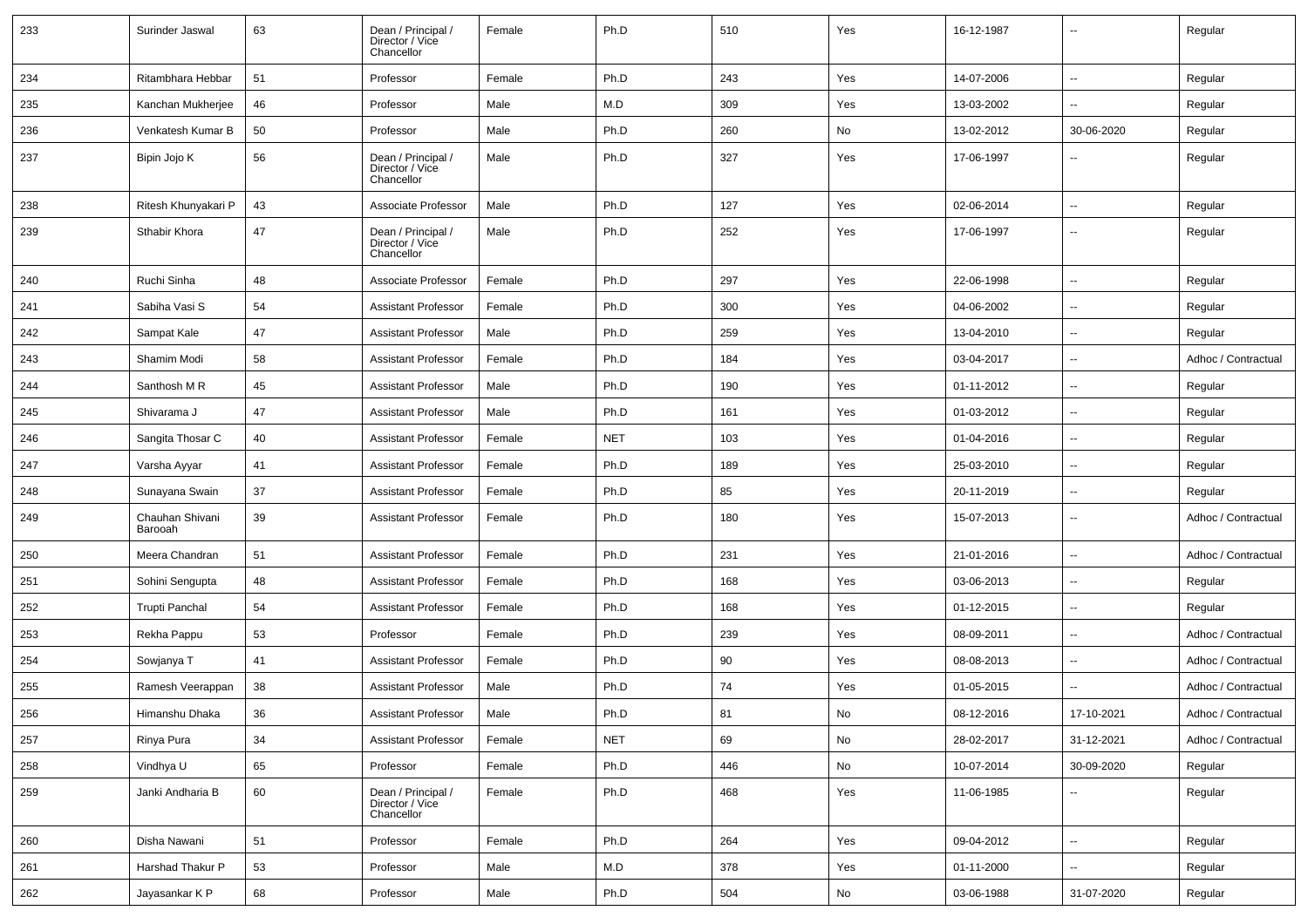| 263 | Mouleshri Vyas           | 55 | Professor                  | Female | Ph.D       | 336 | Yes | 10-04-1995 | $\overline{\phantom{a}}$ | Regular             |
|-----|--------------------------|----|----------------------------|--------|------------|-----|-----|------------|--------------------------|---------------------|
| 264 | Nishi Mitra              | 53 | Professor                  | Female | Ph.D       | 339 | Yes | 27-05-1994 | u.                       | Regular             |
| 265 | Sunil Santha             | 46 | Associate Professor        | Male   | Ph.D       | 210 | Yes | 05-07-2011 | --                       | Regular             |
| 266 | Mathew George            | 45 | Professor                  | Male   | Ph.D       | 184 | Yes | 16-07-2007 | --                       | Regular             |
| 267 | Ravindran K              | 69 | <b>Assistant Professor</b> | Male   | M. Phil    | 444 | No  | 15-11-1985 | 28-02-2021               | Regular             |
| 268 | Partha Sarathi<br>Mondal | 59 | <b>Assistant Professor</b> | Male   | M. Phil    | 300 | Yes | 15-05-1997 |                          | Regular             |
| 269 | Sai Thakur               | 43 | <b>Assistant Professor</b> | Female | Ph.D       | 165 | Yes | 16-02-2021 | Ξ.                       | Regular             |
| 270 | Monica Kaothala          | 36 | <b>Assistant Professor</b> | Female | Ph.D       | 98  | Yes | 28-02-2017 | $\overline{\phantom{a}}$ | Adhoc / Contractual |
| 271 | <b>Rohit Mutatkar</b>    | 43 | <b>Assistant Professor</b> | Male   | Ph.D       | 148 | Yes | 10-06-2019 | Ξ.                       | Regular             |
| 272 | Ratoola Kundu            | 43 | <b>Assistant Professor</b> | Female | Ph.D       | 156 | Yes | 09-04-2012 | Ξ.                       | Regular             |
| 273 | Nagesh Babu K V          | 44 | <b>Assistant Professor</b> | Male   | <b>NET</b> | 212 | Yes | 25-03-2010 | --                       | Regular             |
| 274 | Kamal Murari             | 42 | <b>Assistant Professor</b> | Male   | Ph.D       | 171 | Yes | 06-09-2019 | $\overline{\phantom{a}}$ | Regular             |
| 275 | Nandita Mondal           | 55 | <b>Assistant Professor</b> | Female | Ph.D       | 255 | Yes | 29-04-2015 | u.                       | Adhoc / Contractual |
| 276 | Roy Burman J J           | 66 | Professor                  | Male   | Ph.D       | 372 | No  | 26-07-1988 | 30-06-2020               | Regular             |
| 277 | Josephine Anthony        | 49 | <b>Assistant Professor</b> | Female | Ph.D       | 255 | Yes | 20-06-2011 | $\overline{\phantom{a}}$ | Regular             |
| 278 | Manoj Joseph             | 44 | <b>Assistant Professor</b> | Male   | Ph.D       | 150 | Yes | 25-03-2010 | --                       | Regular             |
| 279 | Bibhu Prasad Nayak       | 43 | Associate Professor        | Male   | Ph.D       | 126 | Yes | 06-09-2019 | $\overline{\phantom{a}}$ | Regular             |
| 280 | Sridhar Modugu           | 47 | <b>Assistant Professor</b> | Male   | Ph.D       | 180 | Yes | 24-07-2013 | $\overline{\phantom{a}}$ | Adhoc / Contractual |
| 281 | Kalpana Ashok Dixit      | 45 | <b>Assistant Professor</b> | Female | Ph.D       | 153 | Yes | 21-11-2016 | $\overline{\phantom{a}}$ | Adhoc / Contractual |
| 282 | Siva Raju S              | 66 | Professor                  | Male   | Ph.D       | 468 | Yes | 25-03-1985 | $\overline{\phantom{a}}$ | Regular             |
| 283 | Jacquleen Joseph         | 44 | Professor                  | Female | Ph.D       | 222 | Yes | 01-04-2006 | Ξ.                       | Regular             |
| 284 | Nandini Manjrekar        | 59 | Professor                  | Female | Ph.D       | 414 | Yes | 17-10-2006 | $\overline{\phantom{a}}$ | Regular             |
| 285 | Mariappan M              | 52 | Professor                  | Male   | Ph.D       | 333 | Yes | 13-03-2002 | $\overline{\phantom{a}}$ | Regular             |
| 286 | Samapti Guha             | 47 | Professor                  | Female | Ph.D       | 205 | Yes | 15-05-2009 | --                       | Regular             |
| 287 | <b>Helarius Beck</b>     | 62 | Professor                  | Male   | Ph.D       | 384 | Yes | 01-06-1990 | --                       | Regular             |
| 288 | Abdul Shaban             | 49 | Professor                  | Male   | Ph.D       | 287 | Yes | 02-09-2003 | u.                       | Regular             |
| 289 | Sivakami<br>Muthusamy    | 48 | Professor                  | Female | Ph.D       | 242 | Yes | 03-06-2010 | Ξ.                       | Regular             |
| 290 | Sandhya Limaye           | 60 | Associate Professor        | Female | Ph.D       | 435 | Yes | 22-11-2000 | $\overline{\phantom{a}}$ | Regular             |
| 291 | Geetanjoy Sahu           | 44 | Associate Professor        | Male   | Ph.D       | 176 | Yes | 01-07-2009 | $\overline{\phantom{a}}$ | Regular             |
| 292 | Gordhan Saini K          | 39 | Associate Professor        | Male   | Ph.D       | 180 | Yes | 19-05-2010 | Ξ.                       | Regular             |
| 293 | Bodhi S R                | 47 | <b>Assistant Professor</b> | Male   | M. Phil    | 220 | Yes | 08-04-2004 | --                       | Regular             |
| 294 | Devakumar Jacob          | 49 | <b>Assistant Professor</b> | Male   | Ph.D       | 85  | Yes | 03-04-2017 | Ξ.                       | Adhoc / Contractual |
| 295 | Murali Krishna M         | 42 | <b>Assistant Professor</b> | Male   | Ph.D       | 147 | Yes | 01-03-2016 | Ξ.                       | Regular             |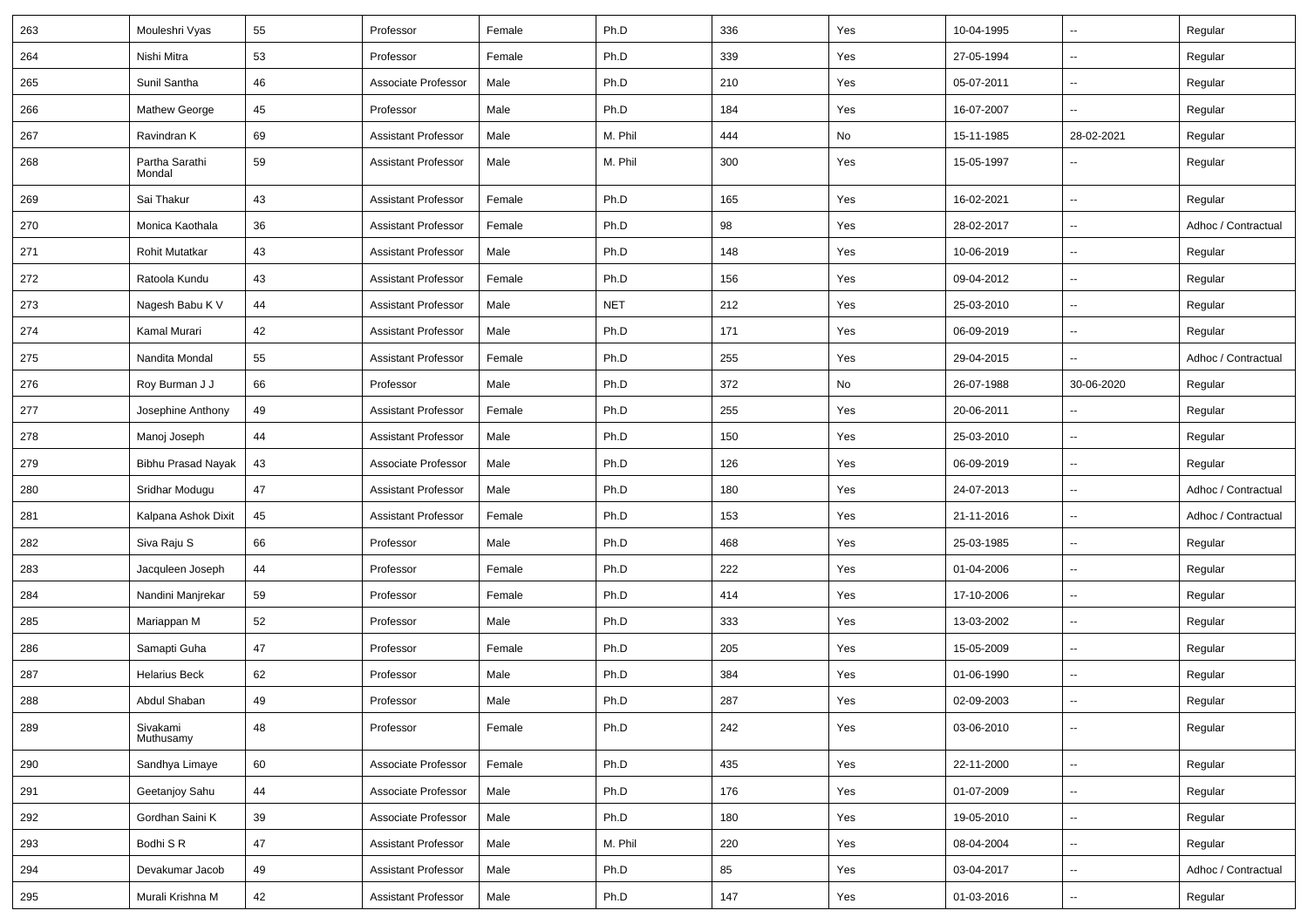| 296 | Lata Das                       | 40 | <b>Assistant Professor</b>                          | Female | Ph.D       | 207 | Yes | 02-06-2014 | $\sim$                   | Regular             |
|-----|--------------------------------|----|-----------------------------------------------------|--------|------------|-----|-----|------------|--------------------------|---------------------|
| 297 | Amit Sadhukhan                 | 37 | <b>Assistant Professor</b>                          | Male   | Ph.D       | 101 | Yes | 06-06-2016 | $\sim$                   | Adhoc / Contractual |
| 298 | Prashant Kesharvani            | 39 | <b>Assistant Professor</b>                          | Male   | Ph.D       | 107 | Yes | 10-07-2013 | $\sim$                   | Adhoc / Contractual |
| 299 | Leena Abraham                  | 59 | Professor                                           | Female | Ph.D       | 399 | Yes | 14-06-1991 | $\overline{\phantom{a}}$ | Regular             |
| 300 | Unmesh Patnaik                 | 43 | Associate Professor                                 | Male   | Ph.D       | 148 | Yes | 06-09-2019 | $\overline{\phantom{a}}$ | Regular             |
| 301 | Aardra Surendran               | 35 | <b>Assistant Professor</b>                          | Female | Ph.D       | 60  | No  | 18-07-2016 | 31-08-2020               | Adhoc / Contractual |
| 302 | Mohua Nigudkar V               | 53 | <b>Assistant Professor</b>                          | Female | Ph.D       | 300 | Yes | 15-06-2004 | $\overline{\phantom{a}}$ | Regular             |
| 303 | Ipsita Sapra                   | 46 | Associate Professor                                 | Female | Ph.D       | 300 | Yes | 01-04-2015 | $\sim$                   | Adhoc / Contractual |
| 304 | Sasmita Swain                  | 41 | <b>Assistant Professor</b>                          | Female | M.A        | 96  | Yes | 17-07-2013 | $\overline{\phantom{a}}$ | Adhoc / Contractual |
| 305 | Priyanka Dixit                 | 35 | <b>Assistant Professor</b>                          | Female | Ph.D       | 124 | Yes | 20-11-2019 | $\overline{\phantom{a}}$ | Regular             |
| 306 | Sonowal C J                    | 60 | <b>Assistant Professor</b>                          | Male   | Ph.D       | 372 | Yes | 07-12-1992 | $\sim$                   | Regular             |
| 307 | Arvind Tiwari                  | 60 | Dean / Principal /<br>Director / Vice<br>Chancellor | Male   | Ph.D       | 375 | Yes | 25-05-1999 | $\overline{\phantom{a}}$ | Regular             |
| 308 | Anjali Monteiro                | 66 | Professor                                           | Female | Ph.D       | 520 | No  | 16-05-1983 | 31-07-2020               | Regular             |
| 309 | Vijay Raghavan                 | 55 | Professor                                           | Male   | Ph.D       | 316 | Yes | 13-05-2011 | $\overline{\phantom{a}}$ | Regular             |
| 310 | Sandhya Iyer S                 | 46 | Associate Professor                                 | Female | Ph.D       | 262 | Yes | 01-06-2004 | $\overline{\phantom{a}}$ | Regular             |
| 311 | Sujata Sriram                  | 59 | Dean / Principal /<br>Director / Vice<br>Chancellor | Female | Ph.D       | 438 | Yes | 17-04-2003 | $\sim$                   | Regular             |
| 312 | Swati Banerjee                 | 48 | Professor                                           | Female | Ph.D       | 300 | Yes | 16-06-2004 | $\sim$                   | Regular             |
| 313 | Gowri V                        | 64 | <b>Assistant Professor</b>                          | Female | Ph.D       | 516 | Yes | 09-10-1992 | $\sim$                   | Regular             |
| 314 | Rekha Mammen R                 | 55 | <b>Assistant Professor</b>                          | Female | Ph.D       | 411 | Yes | 01-07-1988 | $\overline{\phantom{a}}$ | Regular             |
| 315 | Navaneeta Deori                | 40 | <b>Assistant Professor</b>                          | Female | M. Phil    | 135 | Yes | 02-06-2011 | $\overline{\phantom{a}}$ | Regular             |
| 316 | Saumya Kumar                   | 31 | <b>Assistant Professor</b>                          | Female | LLM        | 67  | Yes | 29-01-2018 | $\overline{\phantom{a}}$ | Adhoc / Contractual |
| 317 | Mahesh Kamble                  | 49 | <b>Assistant Professor</b>                          | Male   | M.A        | 324 | Yes | 25-03-2010 | $\overline{\phantom{a}}$ | Regular             |
| 318 | Soumitra Ghosh                 | 43 | Associate Professor                                 | Male   | Ph.D       | 182 | Yes | 10-12-2008 | $\overline{\phantom{a}}$ | Regular             |
| 319 | <b>Tarique Mohd</b><br>Qureshi | 38 | <b>Assistant Professor</b>                          | Male   | M.A        | 180 | Yes | 01-09-2011 | $\sim$                   | Adhoc / Contractual |
| 320 | Saha Debdulal                  | 37 | <b>Assistant Professor</b>                          | Male   | Ph.D       | 133 | No  | 20-11-2019 | 21-12-2020               | Regular             |
| 321 | Melody<br>Kshetrimayum         | 38 | <b>Assistant Professor</b>                          | Female | Ph.D       | 82  | Yes | 09-09-2016 | $\overline{\phantom{a}}$ | Adhoc / Contractual |
| 322 | <b>Brinelle DSouza</b>         | 52 | <b>Assistant Professor</b>                          | Female | <b>NET</b> | 354 | Yes | 26-04-1999 | $\overline{\phantom{a}}$ | Regular             |
| 323 | Neelam Yadava R                | 39 | <b>Assistant Professor</b>                          | Female | Ph.D       | 163 | Yes | 26-04-2010 | $\overline{\phantom{a}}$ | Regular             |
| 324 | Rohit Jain                     | 58 | Associate Professor                                 | Male   | <b>NET</b> | 360 | Yes | 19-07-2016 | $\overline{\phantom{a}}$ | Adhoc / Contractual |
| 325 | Sri Krishna Sudheer<br>Patoju  | 37 | <b>Assistant Professor</b>                          | Male   | Ph.D       | 96  | Yes | 02-08-2013 | $\overline{\phantom{a}}$ | Adhoc / Contractual |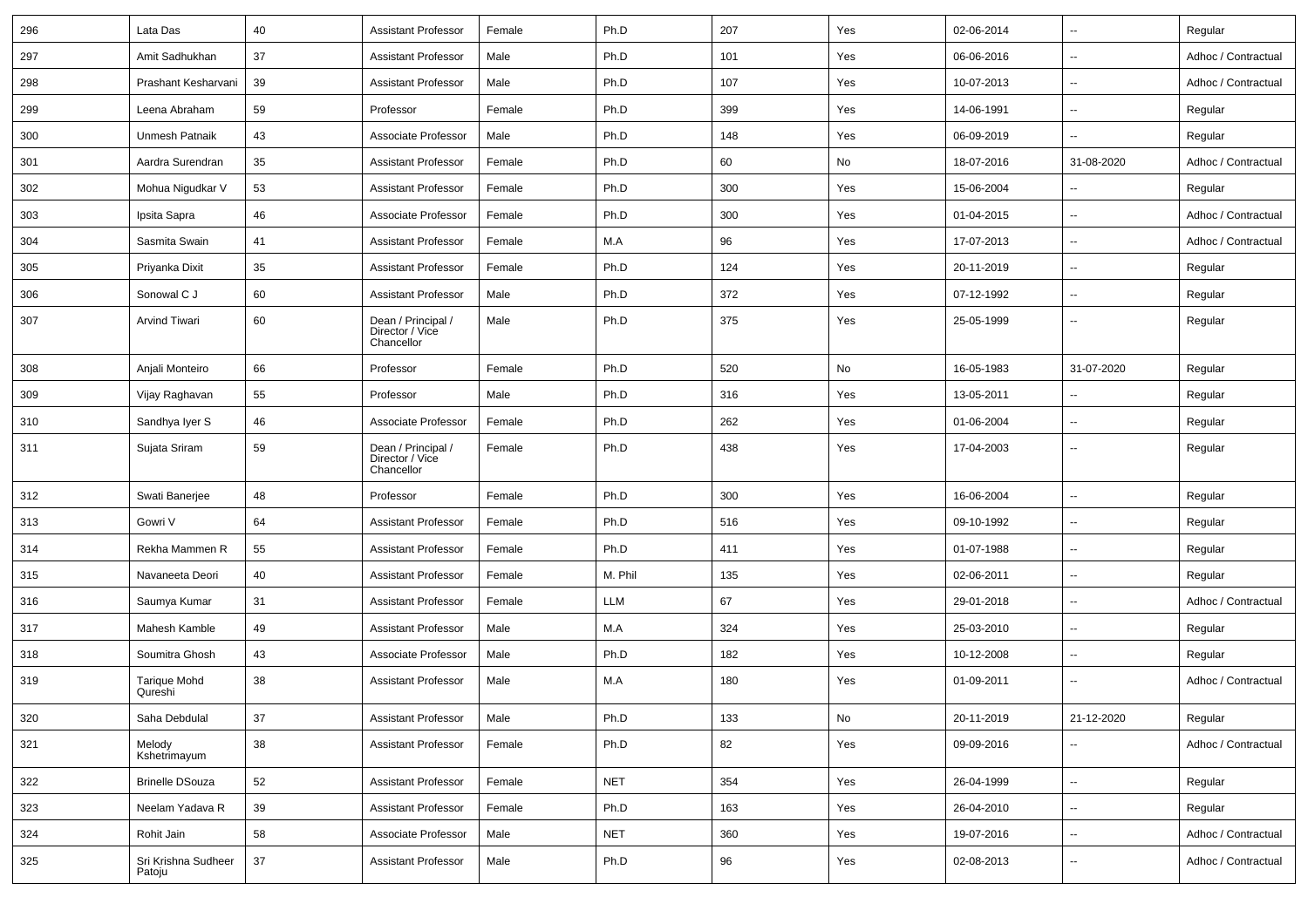| 326 | Archana Singh           | 44 | <b>Assistant Professor</b>                          | Female | Ph.D | 136 | Yes | 04-12-2017 | $\overline{\phantom{a}}$ | Regular             |
|-----|-------------------------|----|-----------------------------------------------------|--------|------|-----|-----|------------|--------------------------|---------------------|
| 327 | Aman Borkar             | 38 | <b>Assistant Professor</b>                          | Male   | Ph.D | 122 | No  | 19-01-2018 | 25-09-2021               | Adhoc / Contractual |
| 328 | Kalpana Sarathy         | 57 | Professor                                           | Female | Ph.D | 252 | Yes | 14-07-2014 | $\overline{\phantom{a}}$ | Regular             |
| 329 | Lakshmi Lingam          | 63 | Dean / Principal /<br>Director / Vice<br>Chancellor | Female | Ph.D | 472 | Yes | 21-06-1988 | ۰.                       | Regular             |
| 330 | Shankar Das             | 58 | Dean / Principal /<br>Director / Vice<br>Chancellor | Male   | Ph.D | 414 | Yes | 30-06-1989 | ۰.                       | Regular             |
| 331 | Satyajit Majumdar       | 61 | Dean / Principal /<br>Director / Vice<br>Chancellor | Male   | Ph.D | 432 | Yes | 17-05-2010 | ۰.                       | Regular             |
| 332 | Shajahan P K            | 51 | Dean / Principal /<br>Director / Vice<br>Chancellor | Male   | Ph.D | 322 | Yes | 11-05-1999 | $\overline{\phantom{a}}$ | Regular             |
| 333 | Anjali Dave             | 62 | Professor                                           | Female | M.A  | 465 | Yes | 08-12-1986 | $\overline{\phantom{a}}$ | Regular             |
| 334 | Lalitha Kamath          | 47 | Associate Professor                                 | Female | Ph.D | 215 | Yes | 09-11-2009 | --                       | Regular             |
| 335 | Vaishali Kolhe B        | 46 | Associate Professor                                 | Female | Ph.D | 228 | Yes | 14-06-2002 | $\overline{\phantom{a}}$ | Regular             |
| 336 | Nilesh Gawde            | 44 | <b>Assistant Professor</b>                          | Male   | M.D  | 234 | Yes | 10-05-2010 | $\overline{\phantom{a}}$ | Regular             |
| 337 | Suresh Madhavan         | 49 | <b>Assistant Professor</b>                          | Male   | Ph.D | 174 | Yes | 04-07-2011 | $\overline{\phantom{a}}$ | Regular             |
| 338 | <b>Sharon Menezes</b>   | 47 | <b>Assistant Professor</b>                          | Female | Ph.D | 313 | Yes | 07-06-2010 | $\overline{\phantom{a}}$ | Regular             |
| 339 | Ram Kumar<br>Debbarma   | 41 | <b>Assistant Professor</b>                          | Male   | Ph.D | 174 | Yes | 06-07-2013 | --                       | Adhoc / Contractual |
| 340 | Roshni Shaikh C         | 50 | <b>Assistant Professor</b>                          | Female | Ph.D | 324 | Yes | 04-06-2007 | $\overline{\phantom{a}}$ | Regular             |
| 341 | Namita Brahma           | 39 | <b>Assistant Professor</b>                          | Female | Ph.D | 197 | Yes | 15-02-2017 | --                       | Adhoc / Contractual |
| 342 | Ramaiah A               | 61 | Professor                                           | Male   | Ph.D | 372 | Yes | 01-07-1991 | $\overline{\phantom{a}}$ | Regular             |
| 343 | Sandhya Rani P M        | 60 | Professor                                           | Female | Ph.D | 324 | Yes | 31-07-1995 | --                       | Regular             |
| 344 | Sabina Yasmin<br>Rahman | 33 | <b>Assistant Professor</b>                          | Female | Ph.D | 24  | No  | 17-07-2019 | 16-07-2020               | Adhoc / Contractual |
| 345 | Bino Paul G D           | 48 | Professor                                           | Male   | Ph.D | 230 | Yes | 02-07-2007 | $\overline{\phantom{a}}$ | Regular             |
| 346 | D P Singh               | 60 | Professor                                           | Male   | Ph.D | 448 | Yes | 15-05-1985 | ۰.                       | Regular             |
| 347 | Asha Banu Soletti       | 47 | Professor                                           | Female | Ph.D | 289 | Yes | 07-01-2005 | $\overline{\phantom{a}}$ | Regular             |
| 348 | Jagannath<br>Ambagudia  | 40 | Professor                                           | Male   | Ph.D | 164 | Yes | 05-08-2014 | Ξ.                       | Regular             |
| 349 | Jasmine Damle           | 57 | Associate Professor                                 | Female | Ph.D | 313 | Yes | 03-06-2003 | Щ,                       | Regular             |
| 350 | Premalatha P            | 45 | Professor                                           | Female | Ph.D | 268 | Yes | 26-04-2012 | Ξ.                       | Regular             |
| 351 | Babasaheb Kazi          | 61 | Associate Professor                                 | Male   | Ph.D | 413 | Yes | 15-04-2004 | Ξ.                       | Regular             |
| 352 | Ashwani Kumar           | 59 | Dean / Principal /<br>Director / Vice<br>Chancellor | Male   | Ph.D | 408 | Yes | 04-08-2006 | Ξ.                       | Regular             |
| 353 | Madhura<br>Nagchoudhuri | 45 | <b>Assistant Professor</b>                          | Female | Ph.D | 180 | Yes | 25-03-2010 | Ξ.                       | Regular             |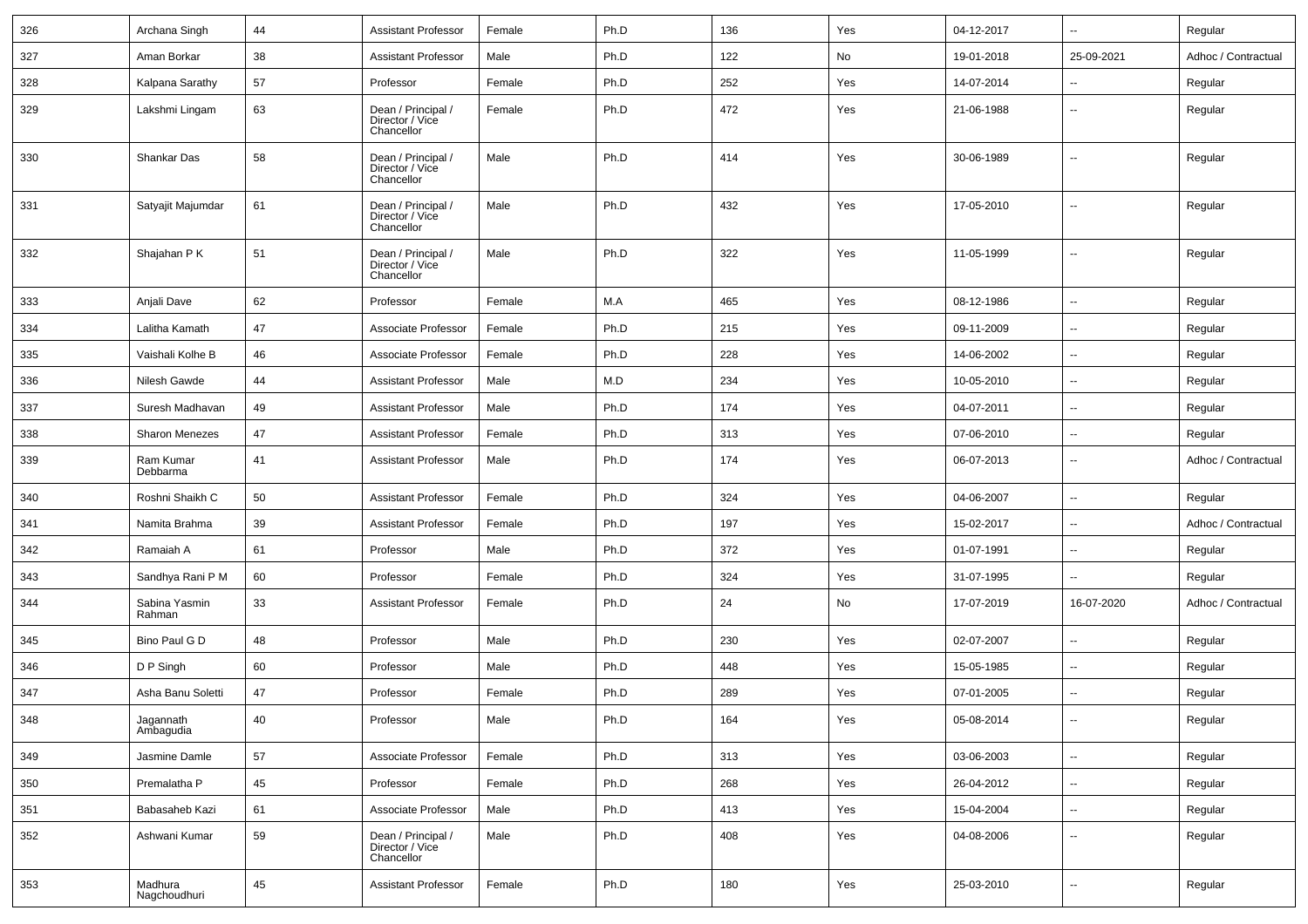| 354 | Abhinandan Saikia         | 44     | <b>Assistant Professor</b> | Male   | Ph.D       | 209 | Yes | 08-05-2012 | $\overline{\phantom{a}}$ | Regular             |
|-----|---------------------------|--------|----------------------------|--------|------------|-----|-----|------------|--------------------------|---------------------|
| 355 | Nilanjana Ray             | 49     | <b>Assistant Professor</b> | Female | Ph.D       | 160 | Yes | 02-06-2014 | $\overline{\phantom{a}}$ | Regular             |
| 356 | Balamurugan Guru          | 44     | <b>Assistant Professor</b> | Male   | Ph.D       | 192 | Yes | 25-03-2010 | $\sim$                   | Regular             |
| 357 | Aparna Joshi              | 47     | <b>Assistant Professor</b> | Female | <b>NET</b> | 306 | Yes | 09-04-2012 | --                       | Regular             |
| 358 | Poulomi<br>Bhattacharya   | 42     | Associate Professor        | Female | Ph.D       | 112 | Yes | 18-10-2013 | $\overline{\phantom{a}}$ | Adhoc / Contractual |
| 359 | Ruchi Kumar               | 44     | <b>Assistant Professor</b> | Female | Ph.D       | 161 | Yes | 10-08-2015 | ц,                       | Adhoc / Contractual |
| 360 | Shilpa Phadke             | 49     | Associate Professor        | Female | Ph.D       | 256 | Yes | 06-09-2019 | $\overline{\phantom{a}}$ | Regular             |
| 361 | Stephen Pamei             | 41     | <b>Assistant Professor</b> | Male   | Ph.D       | 67  | Yes | 01-06-2016 | $\overline{\phantom{a}}$ | Adhoc / Contractual |
| 362 | Nithila Kanagasabai       | 33     | <b>Assistant Professor</b> | Female | M. Phil    | 83  | Yes | 22-08-2016 | $\overline{\phantom{a}}$ | Adhoc / Contractual |
| 363 | Rajani Konantambigi       | 61     | Professor                  | Female | Ph.D       | 379 | Yes | 28-07-1995 | $\overline{\phantom{a}}$ | Regular             |
| 364 | Pushpendra Kumar<br>Singh | 58     | Professor                  | Male   | M.A        | 276 | Yes | 02-12-2013 | $\overline{\phantom{a}}$ | Adhoc / Contractual |
| 365 | Trupti Ratnaparkhi        | 32     | <b>Assistant Professor</b> | Female | <b>NET</b> | 95  | No  | 01-08-2013 | 31-03-2021               | Adhoc / Contractual |
| 366 | Smitha Sasidharan<br>Nair | 37     | <b>Assistant Professor</b> | Female | Ph.D       | 114 | Yes | 10-07-2017 | --                       | Regular             |
| 367 | Arjun Sengupta            | 37     | <b>Assistant Professor</b> | Male   | Ph.D       | 55  | Yes | 01-06-2017 | ц,                       | Adhoc / Contractual |
| 368 | Vibhuti Patel             | 66     | Professor                  | Female | Ph.D       | 358 | No  | 03-07-2017 | 30-06-2020               | Adhoc / Contractual |
| 369 | Rahul Menon               | 36     | <b>Assistant Professor</b> | Male   | Ph.D       | 69  | No  | 21-11-2017 | 09-12-2021               | Adhoc / Contractual |
| 370 | Krithi Sundararaman       | 33     | <b>Assistant Professor</b> | Female | Ph.D       | 52  | Yes | 18-09-2017 | $\overline{\phantom{a}}$ | Adhoc / Contractual |
| 371 | Harmanpreet Kaur          | 38     | <b>Assistant Professor</b> | Female | Ph.D       | 125 | Yes | 08-01-2018 | $\overline{\phantom{a}}$ | Adhoc / Contractual |
| 372 | Chitrasen Bhue            | 32     | <b>Assistant Professor</b> | Male   | M.A        | 41  | Yes | 08-01-2018 | --                       | Adhoc / Contractual |
| 373 | Shridhar Samant           | 35     | <b>Assistant Professor</b> | Male   | Ph.D       | 105 | Yes | 01-02-2018 |                          | Adhoc / Contractual |
| 374 | Kalpana Sastry R          | 65     | Professor                  | Female | Ph.D       | 472 | No  | 20-11-2017 | 01-06-2020               | Regular             |
| 375 | Pekham Basu               | 45     | <b>Assistant Professor</b> | Female | Ph.D       | 291 | Yes | 07-12-2017 | $\sim$                   | Regular             |
| 376 | Amit Upadhyay             | 42     | <b>Assistant Professor</b> | Male   | Ph.D       | 92  | Yes | 15-06-2015 | $\overline{\phantom{a}}$ | Adhoc / Contractual |
| 377 | Vidya KS                  | 36     | <b>Assistant Professor</b> | Female | Ph.D       | 64  | No  | 09-04-2018 | 30-11-2020               | Adhoc / Contractual |
| 378 | Poonam Sharma             | 37     | <b>Assistant Professor</b> | Female | Ph.D       | 73  | Yes | 29-05-2018 |                          | Adhoc / Contractual |
| 379 | Sonali Kusum              | $35\,$ | <b>Assistant Professor</b> | Female | Ph.D       | 84  | Yes | 17-07-2017 | $\overline{\phantom{a}}$ | Adhoc / Contractual |
| 380 | Ujithra Ponniah           | 34     | <b>Assistant Professor</b> | Female | Ph.D       | 58  | No  | 07-08-2017 | 24-06-2020               | Adhoc / Contractual |
| 381 | Anil Kumar K              | 57     | Professor                  | Male   | Ph.D       | 438 | Yes | 22-07-1991 | $\overline{\phantom{a}}$ | Regular             |
| 382 | Sasmita Palo              | 54     | Professor                  | Female | Ph.D       | 341 | Yes | 15-07-2004 | $\overline{\phantom{a}}$ | Regular             |
| 383 | Rahman Razdan             | 41     | <b>Assistant Professor</b> | Male   | Ph.D       | 136 | Yes | 15-03-2021 | $\overline{\phantom{a}}$ | Regular             |
| 384 | Bindhulakshmi P           | 45     | Associate Professor        | Female | Ph.D       | 169 | Yes | 03-04-2017 | $\overline{\phantom{a}}$ | Adhoc / Contractual |
| 385 | Bal Nagoroao<br>Rakshase  | 49     | Associate Professor        | Male   | Ph.D       | 276 | Yes | 01-08-2013 | $\overline{\phantom{a}}$ | Regular             |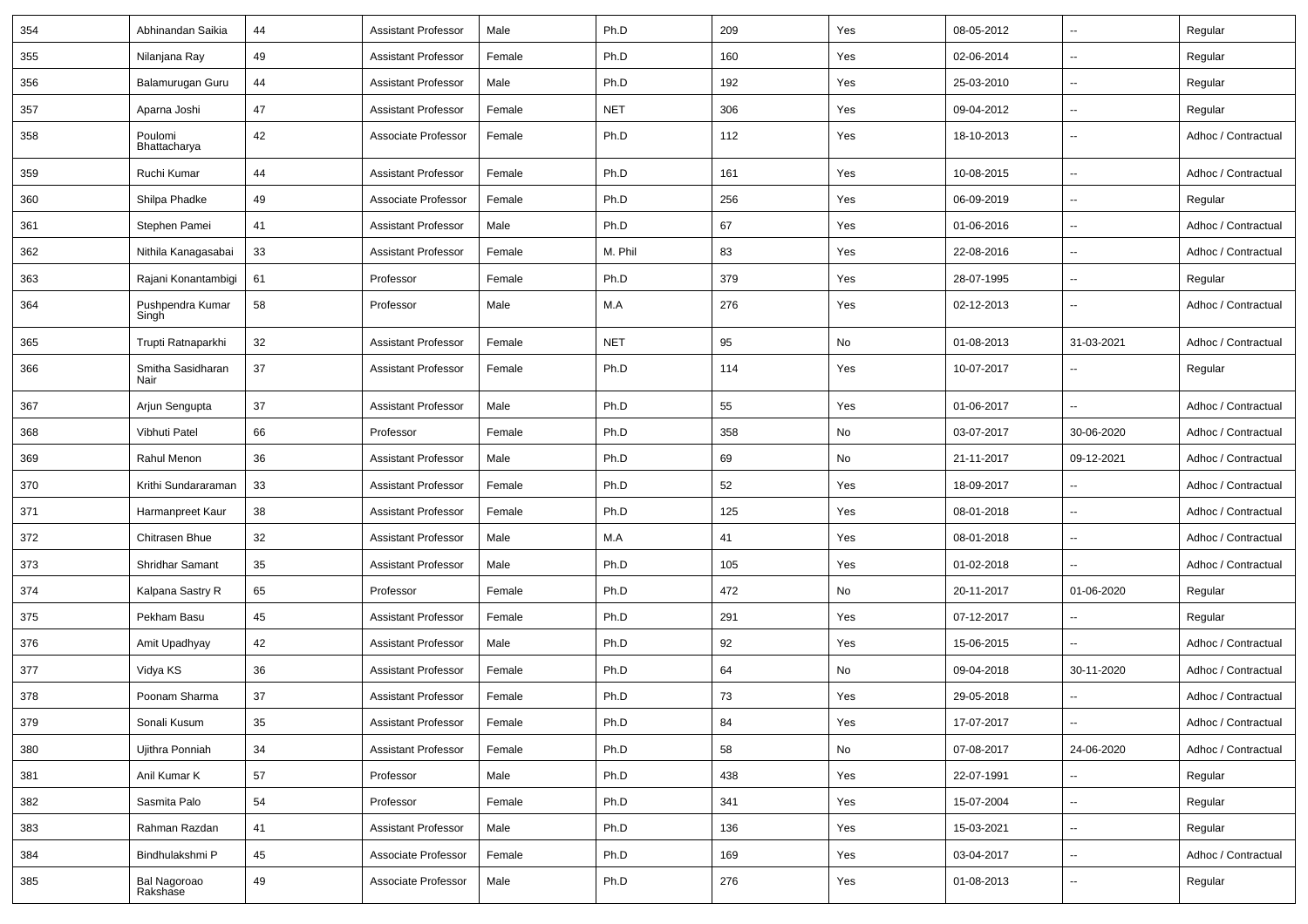| 386 | Ilito Achumi                      | 36     | <b>Assistant Professor</b>                          | Female | Ph.D    | 66  | Yes | 02-01-2016 | $\overline{\phantom{a}}$ | Adhoc / Contractual |
|-----|-----------------------------------|--------|-----------------------------------------------------|--------|---------|-----|-----|------------|--------------------------|---------------------|
| 387 | Aseem Prakash                     | 48     | Professor                                           | Male   | Ph.D    | 220 | Yes | 01-03-2016 | $\overline{\phantom{a}}$ | Regular             |
| 388 | Amita Bhide                       | 56     | Dean / Principal /<br>Director / Vice<br>Chancellor | Female | Ph.D    | 348 | Yes | 20-12-1994 | $\overline{\phantom{a}}$ | Regular             |
| 389 | Parivelan K M                     | 49     | Associate Professor                                 | Male   | Ph.D    | 175 | Yes | 03-04-2017 | ц,                       | Adhoc / Contractual |
| 390 | Johnson Minz                      | 34     | <b>Assistant Professor</b>                          | Male   | Ph.D    | 105 | Yes | 20-11-2015 | $\overline{\phantom{a}}$ | Adhoc / Contractual |
| 391 | Gaurang Sahay R                   | 58     | Professor                                           | Male   | Ph.D    | 348 | No  | 01-07-2004 | 12-05-2021               | Regular             |
| 392 | Shaileshkumar<br>Darokar S        | 50     | <b>Assistant Professor</b>                          | Male   | Ph.D    | 204 | Yes | 27-05-2002 | $\overline{\phantom{a}}$ | Regular             |
| 393 | Manjula B                         | 54     | Professor                                           | Female | Ph.D    | 296 | Yes | 04-01-2001 | Ξ.                       | Regular             |
| 394 | Sawmveli V                        | 42     | <b>Assistant Professor</b>                          | Female | Ph.D    | 95  | Yes | 10-11-2015 | $\overline{\phantom{a}}$ | Regular             |
| 395 | Akhilesh Kumar<br>Yadav           | 37     | <b>Assistant Professor</b>                          | Male   | Ph.D    | 127 | Yes | 05-03-2012 | $\overline{\phantom{a}}$ | Regular             |
| 396 | Rani Neetha P                     | 36     | <b>Assistant Professor</b>                          | Female | Ph.D    | 60  | Yes | 15-07-2016 | $\overline{\phantom{a}}$ | Adhoc / Contractual |
| 397 | Gunvant Birajdar                  | 36     | <b>Assistant Professor</b>                          | Male   | Ph.D    | 96  | Yes | 22-07-2013 |                          | Adhoc / Contractual |
| 398 | Subramanian Iyer                  | 66     | Professor                                           | Male   | M.A     | 497 | No  | 01-02-2019 | 13-12-2020               | Adhoc / Contractual |
| 399 | Merin Jacob                       | 35     | <b>Assistant Professor</b>                          | Female | Ph.D    | 53  | No  | 08-11-2018 | 14-06-2021               | Adhoc / Contractual |
| 400 | Dhananjay Mankar                  | 45     | <b>Assistant Professor</b>                          | Male   | Ph.D    | 108 | Yes | 08-08-2018 | --                       | Adhoc / Contractual |
| 401 | Sukanya Ray                       | 39     | <b>Assistant Professor</b>                          | Female | M. Phil | 141 | Yes | 01-08-2018 | $\overline{\phantom{a}}$ | Adhoc / Contractual |
| 402 | Mythili Ramchand                  | 52     | Professor                                           | Female | Ph.D    | 214 | Yes | 01-06-2018 | $\sim$                   | Adhoc / Contractual |
| 403 | Gomathi Jatin Shah                | 49     | Associate Professor                                 | Female | Ph.D    | 60  | Yes | 01-08-2018 | $\overline{\phantom{a}}$ | Adhoc / Contractual |
| 404 | Nishevita Jayendran               | 38     | <b>Assistant Professor</b>                          | Female | Ph.D    | 67  | Yes | 01-08-2018 | $\overline{\phantom{a}}$ | Adhoc / Contractual |
| 405 | Rakesh Ranjan                     | 32     | <b>Assistant Professor</b>                          | Male   | Ph.D    | 115 | Yes | 02-11-2018 | --                       | Adhoc / Contractual |
| 406 | Jackson<br>Khumukcham             | 32     | <b>Assistant Professor</b>                          | Male   | M. Phil | 62  | No  | 30-07-2018 | 30-06-2021               | Adhoc / Contractual |
| 407 | Ranu Jain                         | 61     | Professor                                           | Female | Ph.D    | 451 | Yes | 12-07-1988 | Ξ.                       | Regular             |
| 408 | Subhash<br>Hanmantrao<br>Jagdambe | 34     | <b>Assistant Professor</b>                          | Male   | Ph.D    | 55  | No  | 07-01-2019 | 29-12-2020               | Adhoc / Contractual |
| 409 | Pinak Sarkar                      | 36     | <b>Assistant Professor</b>                          | Female | Ph.D    | 44  | Yes | 26-11-2018 |                          | Adhoc / Contractual |
| 410 | Charvaak Pati                     | 37     | Assistant Professor                                 | Male   | M. Phil | 49  | Yes | 01-02-2019 | $\sim$                   | Adhoc / Contractual |
| 411 | Minakshi<br>Buragohain            | $35\,$ | <b>Assistant Professor</b>                          | Female | Ph.D    | 79  | Yes | 13-12-2019 | $\sim$                   | Regular             |
| 412 | Shahul Ammen KT                   | 38     | <b>Assistant Professor</b>                          | Male   | Ph.D    | 83  | Yes | 01-01-2020 | $\sim$                   | Regular             |
| 413 | Suhas Bhasme                      | 38     | <b>Assistant Professor</b>                          | Male   | Ph.D    | 72  | Yes | 18-09-2019 | $\overline{\phantom{a}}$ | Regular             |
| 414 | Rakesh Chandra                    | $33\,$ | <b>Assistant Professor</b>                          | Male   | Ph.D    | 65  | Yes | 06-12-2019 | $\overline{\phantom{a}}$ | Regular             |
| 415 | Richa Khanna                      | 34     | <b>Assistant Professor</b>                          | Female | Ph.D    | 123 | Yes | 04-10-2019 | −−                       | Regular             |